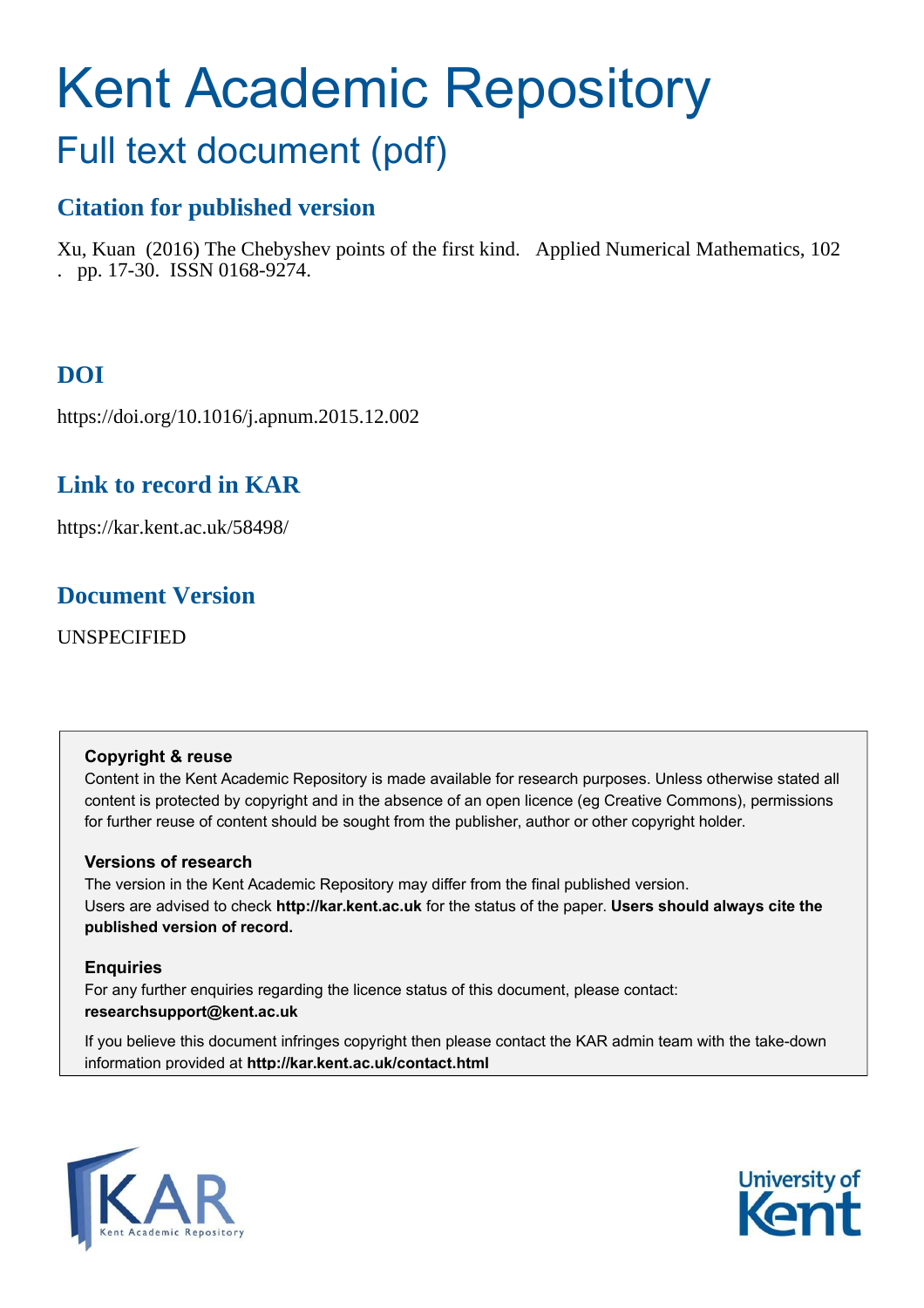### The Chebyshev points of the first kind

Kuan Xu

*Mathematical Institute, University of Oxford, Oxford OX2 6GG, UK*

#### Abstract

In the last thirty years, the Chebyshev points of the first kind have not been given as much attention for numerical applications as the second-kind ones. This survey summarizes theorems and algorithms for first-kind Chebyshev points with references to the existing literature. Benefits from using the first-kind Chebyshev points in various contexts are discussed.

*Keywords:* Chebyshev points, Chebyshev nodes, approximation theory, spectral methods

*2010 MSC:* 65D05, 65D25, 65D30, 65L60, 65R20

#### 1. Introduction

The Chebyshev polynomials of the first kind,  $T_n(x) = \cos(n \arccos x)$ , were introduced by Pafnuty Chebyshev in a paper on hinge mechanisms in 1853 [11]. The zeros and the extrema of these polynomials were investigated in 1859 in a paper by Chebyshev on best approximation [12]. The zeros of Chebyshev polynomials are called *Chebyshev points of the first kind*, *Chebyshev nodes*, or, more formally, *Chebyshev-Gauss points*; they are given by

$$
x_k = \cos \theta_k, \ \theta_k = \frac{(2k+1)\pi}{2n}, \qquad k = 0, \dots, n-1.
$$
 (1)

The extrema, given by

$$
y_k = \cos \phi_k, \ \phi_k = \frac{k\pi}{n-1}, \qquad k = 0, 1, \dots, n-1,
$$
 (2)

are called the *Chebyshev points of the second kind*, or *Chebyshev extreme points*, or *Chebyshev-Lobatto points*. Both sets of points are the projections onto the real axis of equally spaced points on the upper half of the unit circle that, if extended with a uniform spacing to the lower half of the unit circle, are symmetric about the real axis. The difference is that the first-kind Chebyshev grid excludes the boundary points  $\pm 1$ , while they are present in the second-kind grid. It is not hard to see that polynomial

*Email address:* kuan.xu@maths.ox.ac.uk (Kuan Xu)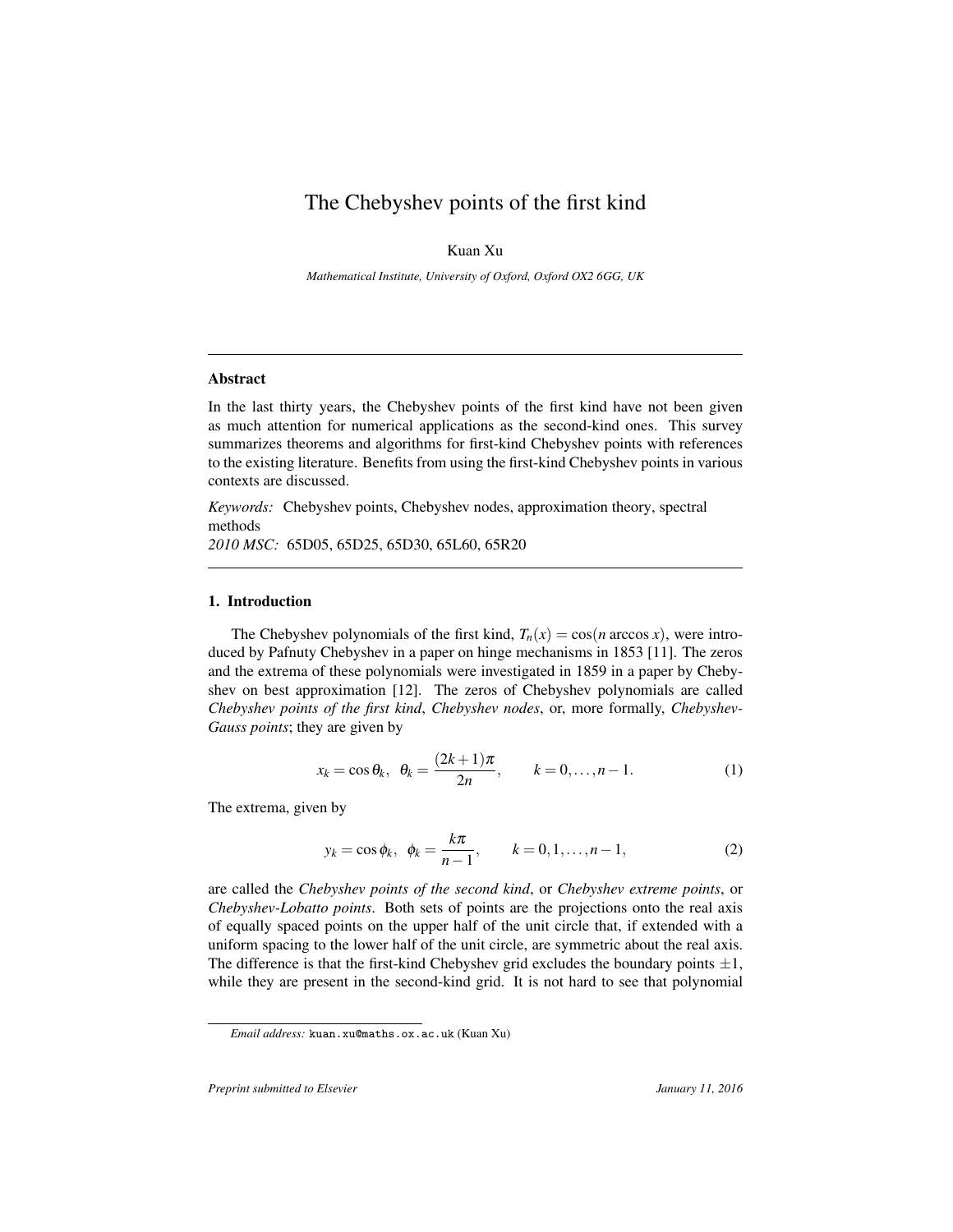interpolation at either kind of Chebyshev points is equivalent to trigonometric interpolation of an even function at evenly-spaced points on unit circle using a cosine series. For a graphical illustration of these points, see [28, p. 90] or [56, p. 171]. Both kinds of points have been useful in many areas of numerical analysis and scientific computing, such as function approximation and spectral methods.

If we look at popular textbooks in numerical analysis, it is interesting to note that a majority of the classic approximation textbooks introduce only the first-kind Chebyshev points but do not discuss them in depth [13, 42, 50, 61], and the second-kind Chebyshev points are totally omitted. The new title by Trefethen [64] works with the second-kind points entirely and little attention is paid to the first-kind points. For spectral methods, the second-kind points are treated in all the classic monographs [6, 10, 25, 35, 48, 57, 62] with only some of them discussing the first-kind points as well [6, 10, 35, 57]. If we look at these classics chronologically, we see that the second-kind points have been increasingly adopted and have gained dominant status in the last three decades.

In this survey, we summarize results for the first-kind Chebyshev points which pertain to function approximation and spectral methods and we offer a collection of pointers to relevant references. These results, though they can be found in the literature, are scattered over many papers, not all of which are well-known (see Table 1). Unlike the Chebyshev points of the second kind, which have been well surveyed in the spectral methods books mentioned above, it seems that no review of first-kind Chebyshev points has appeared to date. The aim of this paper is to fill this gap in the literature and also to highlight a few occasions where the use of the first-kind Chebyshev points may lead to particularly easy and efficient computations in function approximation and solution of differential equations. We do not claim that methods based on other sets of points, e.g. the Chebyshev points of the second kind or the Legendre points, are inapplicable or ineffective; however, in some circumstances, the first-kind Chebyshev points may be more convenient.

Our writing this survey is motivated in part by a desire to share some of the practical experience we gained with first-kind Chebyshev grids during our work on the new version 5 release of Chebfun [19]. Chebfun is an open-source software system for numerical computing with functions based on piecewise polynomial interpolation using Chebyshev grids. Traditionally, Chebfun has used second-kind grids for all of its computations. Version 5 is the first release that supports the first-kind grids as well (see Table 1).

#### 2. Fundamentals

In this section, we review various fundamental results for first-kind Chebyshev points.

#### *2.1. Chebyshev points of the first kind*

Though they are most simply defined using the cosine function as in (1), in practice, the first-kind points are better computed using the sine-based formula

$$
x_k = \sin \frac{(n - 2k - 1)\pi}{2n}, \qquad k = 0, \dots, n - 1.
$$
 (3)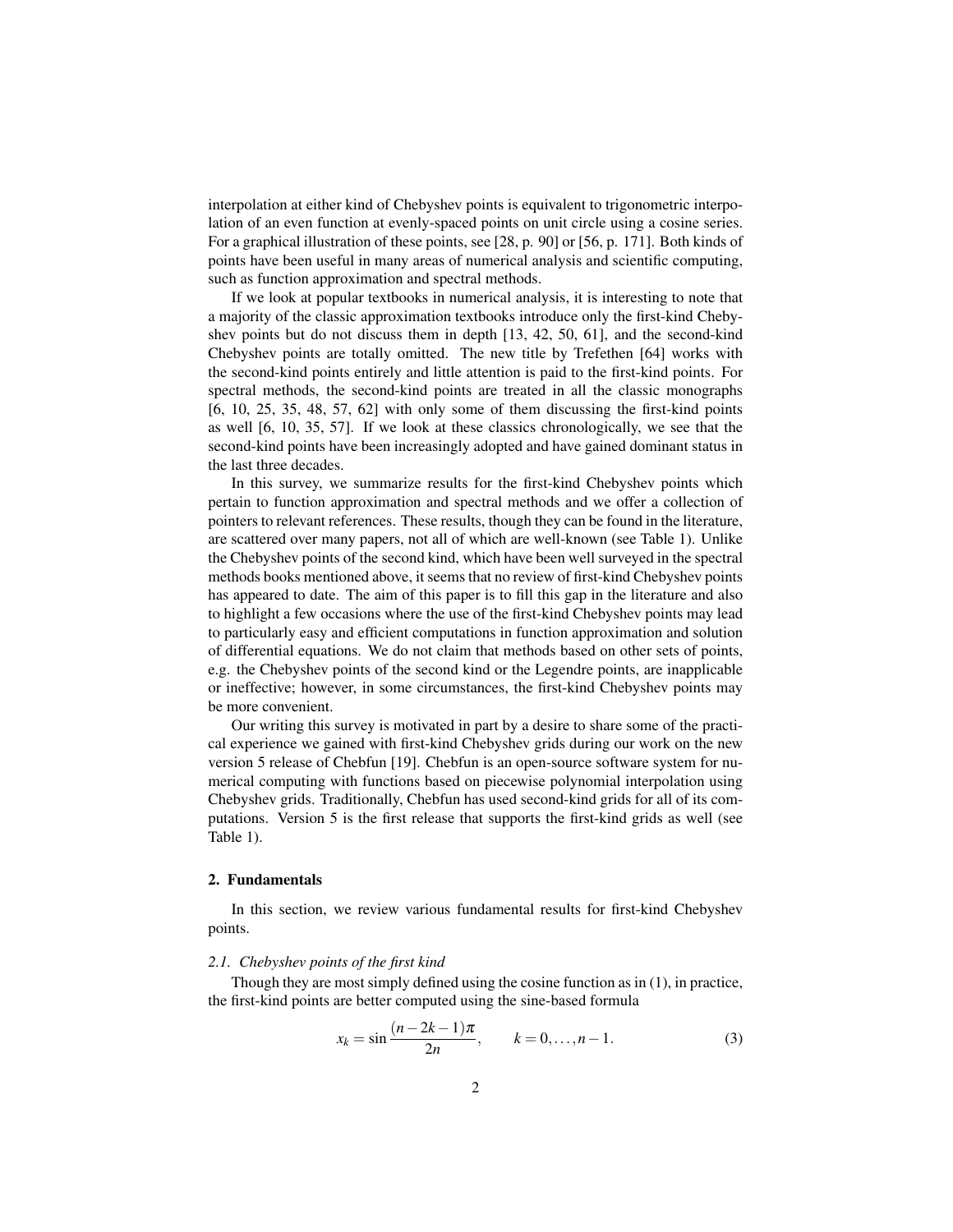| First kind                                            |                                                                                                                      | Second kind                                                                                   |  |
|-------------------------------------------------------|----------------------------------------------------------------------------------------------------------------------|-----------------------------------------------------------------------------------------------|--|
| chebts(n,1)                                           |                                                                                                                      | chebts(n,2)                                                                                   |  |
| Nested sampling                                       | chebtech1.refine                                                                                                     | Battles & Trefethen [2]<br>chebtech2.refine                                                   |  |
| Aliasing formula                                      | Fox & Parker [26, p. 67]<br>Hayes [33, p. 21]<br>Mason & Handscomb [44, p. 153]<br>chebtech1.alias                   | Fox & Parker [26, p. 67]<br>Hayes [33, p. 21]<br>Trefethen [64, pp. 26-27]<br>chebtech2.alias |  |
| Interpolation formulae                                | Fox & Parker [26, p. 32]                                                                                             | Fox & Parker [26, p. 32]                                                                      |  |
| Conversion between values<br>and coefficients via FFT | chebtech1.coeffs2vals                                                                                                | Trefethen [62, p. 78]<br>chebtech2.coeffs2vals                                                |  |
| Cardinal function                                     | Boyd [6, pp. 105, 571]                                                                                               | Boyd [6, pp. 105, 570]                                                                        |  |
| Barycentric weights                                   | Henrici [34, p. 249]<br>$[\sim,\sim,v]$ =chebpts(n,1)                                                                | M. Riesz [52]<br>Salzer [55]<br>$[\sim,\sim,v]$ =chebpts(n,2)                                 |  |
| Differentiation matrix                                | diffmat(n, 'chebkind1')                                                                                              | Gottlieb et al. [30, p. 15]<br>Weideman & Reddy [66]<br>diffmat(n,'chebkind2')                |  |
| Quadrature rule and<br>algorithms for weights         | Fejér $[24]$<br>Waldvogel [65]<br>$[x, w] =$ chebpts $(n, 1)$                                                        | Clenshaw & Curtis [14]<br>von Winckel [67]<br>Waldvogel [65]<br>$[x, w]$ =chebpts $(n, 2)$    |  |
| Lebesgue constants                                    | Ehlich & Zeller [20]<br>McCabe <sup>[45]</sup><br>Rivlin [54]<br>Günttner [32]<br>Brutman <sup>[9]</sup><br>lebesgue | Bernstein [3]<br>Erdős [23]<br>McCabe <sup>[45]</sup><br>Brutman <sup>[8]</sup><br>lebesgue   |  |
| Chebfun                                               | Since 2014                                                                                                           | Since 2004                                                                                    |  |

Table 1: References and Chebfun commands for fundamental operations on a Chebyshev grid.

One advantage of (3) over (1) is that (3) maintains exact symmetry of  $x_k$  about the origin in floating-point arithmetic, while (1) does not. Formula (3) also has an advantage of better relative accuracy, for example, in the construction of spectral differentiation matrices; see e.g. [16, 66].

Just like their second-kind siblings, the Chebyshev points of the first kind are dis-<br>tributed in [−1, 1] with the density  $\frac{n}{\pi\sqrt{1-x^2}}$ , which implies that the spacing between adjacent points is  $O(n^{-2})$  near the endpoints. This property immunizes interpolants in first-kind Chebyshev grid from the famous *Runge phenomenon*.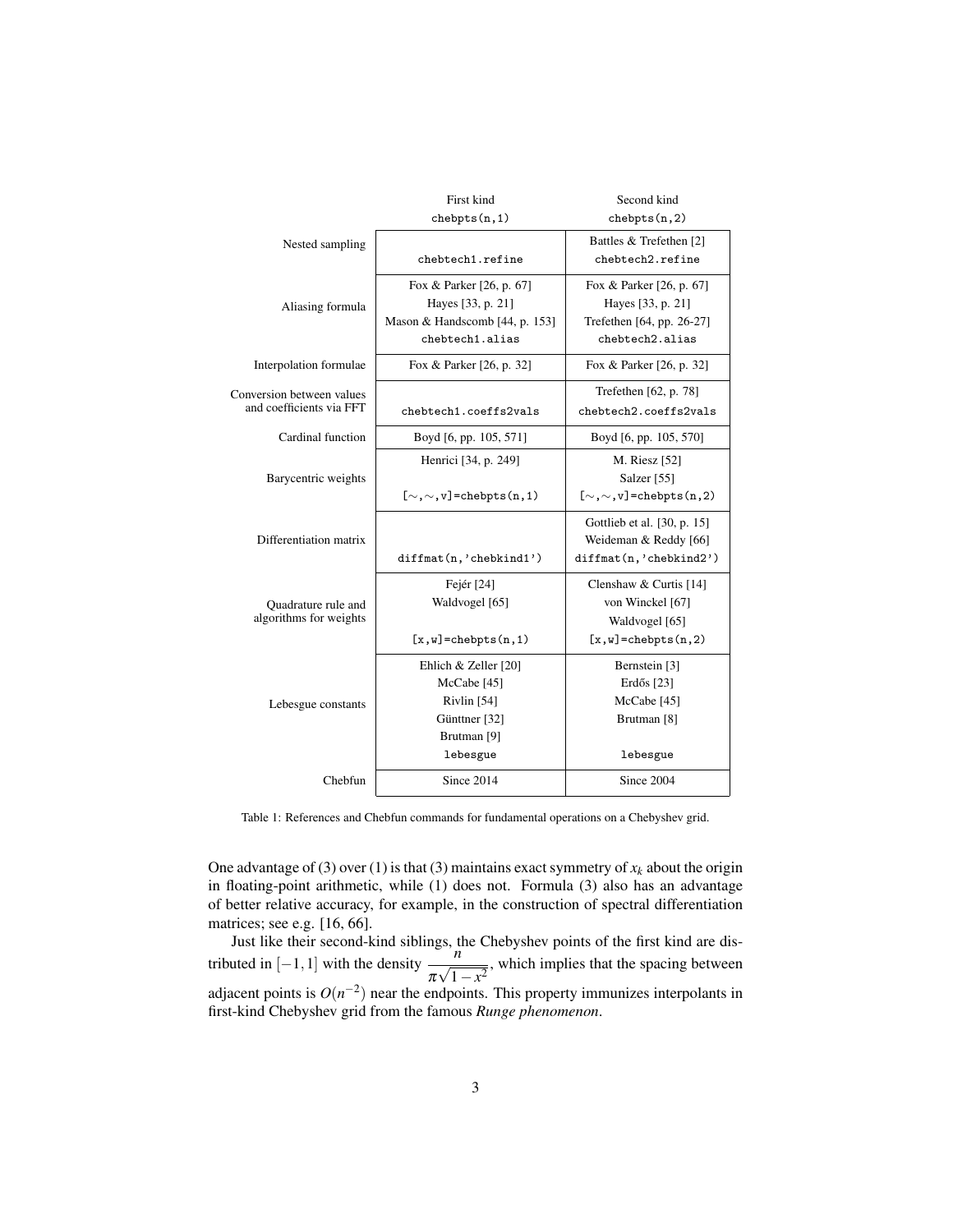#### *2.2. Nested sampling on a Chebyshev grid of the first kind*

It is well known that a Chebyshev grid of the second kind is nested in the secondkind Chebyshev grid with twice the number of points. Chebyshev grids of the first kind enjoy a similar nestedness. The difference is that we need to have the number of points tripled to see the nestedness, instead of doubled.

Consider the grid given by (1) and another Chebyshev grid of the first kind which triples the number of points:

$$
x_l = \cos \frac{(2l+1)\pi}{6n}, \qquad l = 0, \dots, 3n-1.
$$
 (4)

It is easy to see in Figure 1 that the *k*-th point in (1) is the  $(3k+1)$ -th point in (4).

 $30x - x$  $\times$   $\alpha$ 

Figure 1: Circles show Chebyshev points of the first kind for  $n = 5$  and crosses for  $n = 15$ .

If we are approximating a function, this nestedness means that we do not have to re-evaluate the function at the nested points when we sample it on a grid three times finer than the current one. Tripling the number of the points and doing the nested sampling can save us one third of the function evaluations, each time we need to refine the sampling grid. In practice, whether or not these savings are worthwhile depends on programming language, computer, etc. and could be marginal, as the induced overhead may outweigh the gain.

#### *2.3. Approximation by Chebyshev series on first-kind grids — interpolation, truncation, and aliasing*

Suppose  $f(x)$  is a Lipschitz continuous function on  $[-1,1]$  with the Chebyshev series

$$
f(x) = \sum_{j=0}^{\infty} a_j T_j(x),\tag{5}
$$

with the truncation or projection to degree *n*−1 being

$$
\tilde{p}_{n-1}(x) = \sum_{j=0}^{n-1} a_j T_j(x),
$$

and the polynomial interpolation in the *n*-point Chebyshev grid of the first kind being

$$
p_{n-1}(x) = \sum_{j=0}^{n-1} c_j T_j(x).
$$
 (6)

We have the following theorems, which parallel similar results given in [64, Theorem 4.1] for Chebyshev points of the second kind. The first theorem gives the aliasing property of Chebyshev polynomials on a Chebyshev grid of the first kind.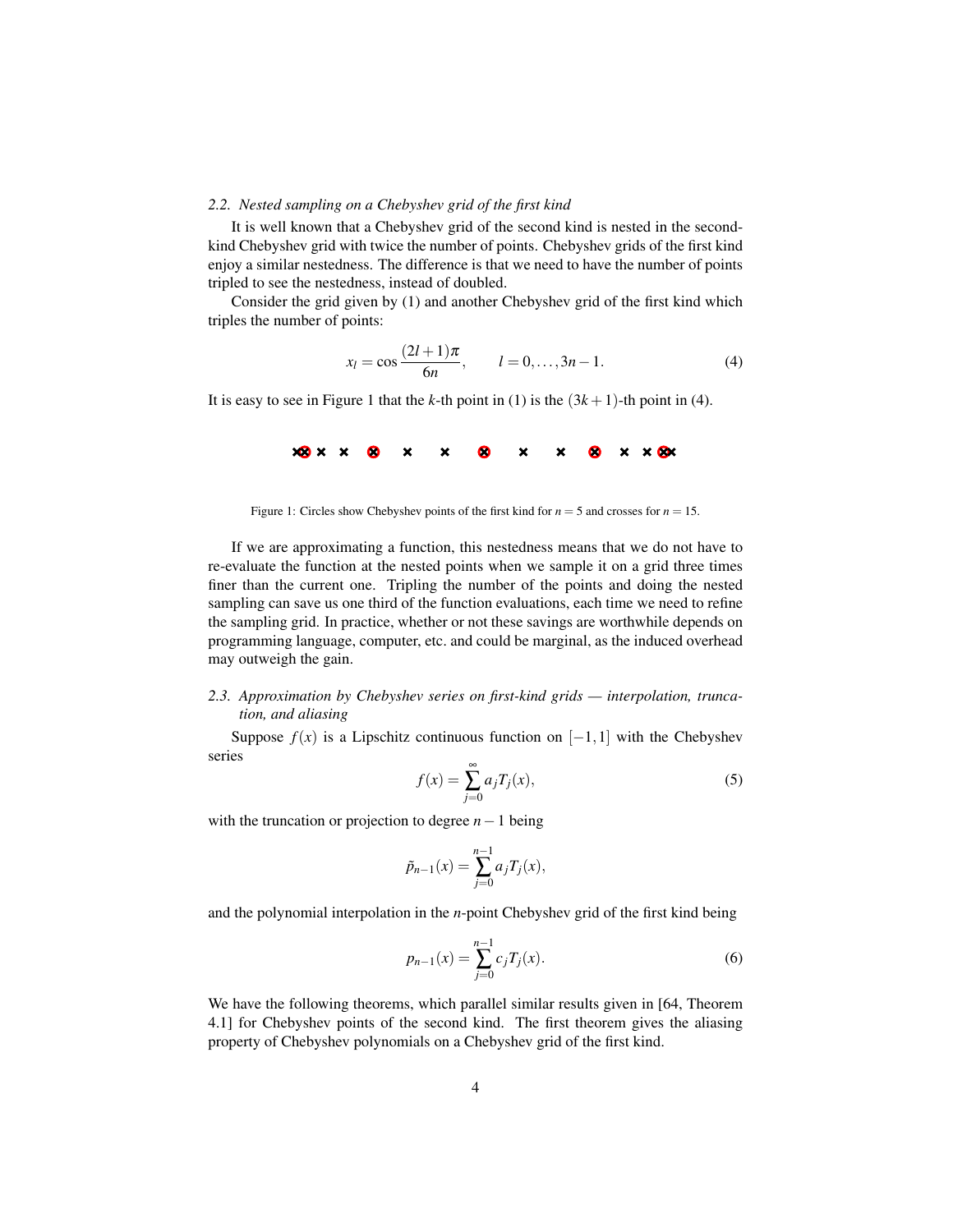**Theorem 1.** *For any*  $n \ge 1$  *and*  $0 \le m \le n-1$ *, the following polynomials take the same values on the n-point Chebyshev grid of the first kind:*

$$
T_m, -T_{2n-m}, -T_{2n+m}, T_{4n-m}, T_{4n+m}, -T_{6n-m}, -T_{6n+m}, \ldots
$$

*Proof.* This is clear if we notice that

$$
T_m(x_k) = \cos\left(\frac{(2k+1)m\pi}{2n}\right) = (-1)^r \cos\left[\left(2rn \pm m\right)\left(\frac{\pi(2k+1)}{2n}\right)\right] = (-1)^r T_{2rn \pm m}(x_k).
$$

The second theorem identifies all Chebyshev polynomials  $T_j$  that take the same values (up to sign) as the *m*-th Chebyshev polynomial  $T_m$  on the *n*-point Chebyshev grid of the first kind.

**Theorem 2.** *For any*  $j \geq 0$ *, T<sub>j</sub> takes the same values on an n-point Chebyshev grid of the first kind as* (−1) *<sup>p</sup>T<sup>m</sup> with*

$$
m = |(j + n - 1) (mod 2n) - (n - 1)|,
$$
\n(7)

*a* number in the range  $0 \le m \le n - 1$ . Here,  $p = \lfloor \frac{n+j}{2n} \rfloor$ , where  $\lfloor \cdot \rfloor$  denotes the floor *function.*

*Proof.* Suppose first that  $0 \le j \pmod{2n} \le n$ . Then  $n - 1 \le (j + n - 1) \pmod{2n} \le$ 2*n*−1, so (7) reduces to  $m = j \pmod{2n}$ , with  $0 \le m \le n$ , and it is shown by Theorem 1 that this implies that  $(-1)^pT_j$  and  $T_m$  take the same values on the grid. On the other hand, suppose that  $n + 1 \le j \pmod{2n} \le 2n - 1$ . Then  $0 \le (j + n - 1) \pmod{2n} \le n - 2$ , so the absolute value becomes a negation and (7) reduces to  $m = 2n - j \pmod{2n}$ , with 1 ≤ *m* ≤ *n* − 1. Again Theorem 1 implies that  $(-1)^pT_j$  and  $T_m$  take the same values on the grid.

 $\Box$ 

Let us demonstrate the theorems above by taking a 5-point Chebyshev grid of the first kind and plotting  $T_1$ ,  $-T_9$ ,  $-T_{11}$ , and  $T_{19}$ . We can see in Figure 2 that  $T_1$ ,  $-T_9$ , −*T*11, and *T*<sup>19</sup> have identical values on the grid.

From the last two theorems, we give the following aliasing formula with proof omitted.

**Corollary 1** ([26, p. 67] & [44, p. 153]). *The coefficients of the interpolant p<sub>n−1</sub> on an n-point Chebyshev grid of the first kind and the coefficients of the infinite Chebyshev series in* (5) *are related by*

$$
c_j = a_j - (a_{2n-j} + a_{2n+j}) + (a_{4n-j} + a_{4n+j}) - \dots
$$
\n(8)

*for*  $1 \leq j \leq n-1$ *, and* 

$$
c_0 = a_0 - a_{2n} + a_{4n} - a_{6n} + a_{8n} - \dots
$$
\n(9)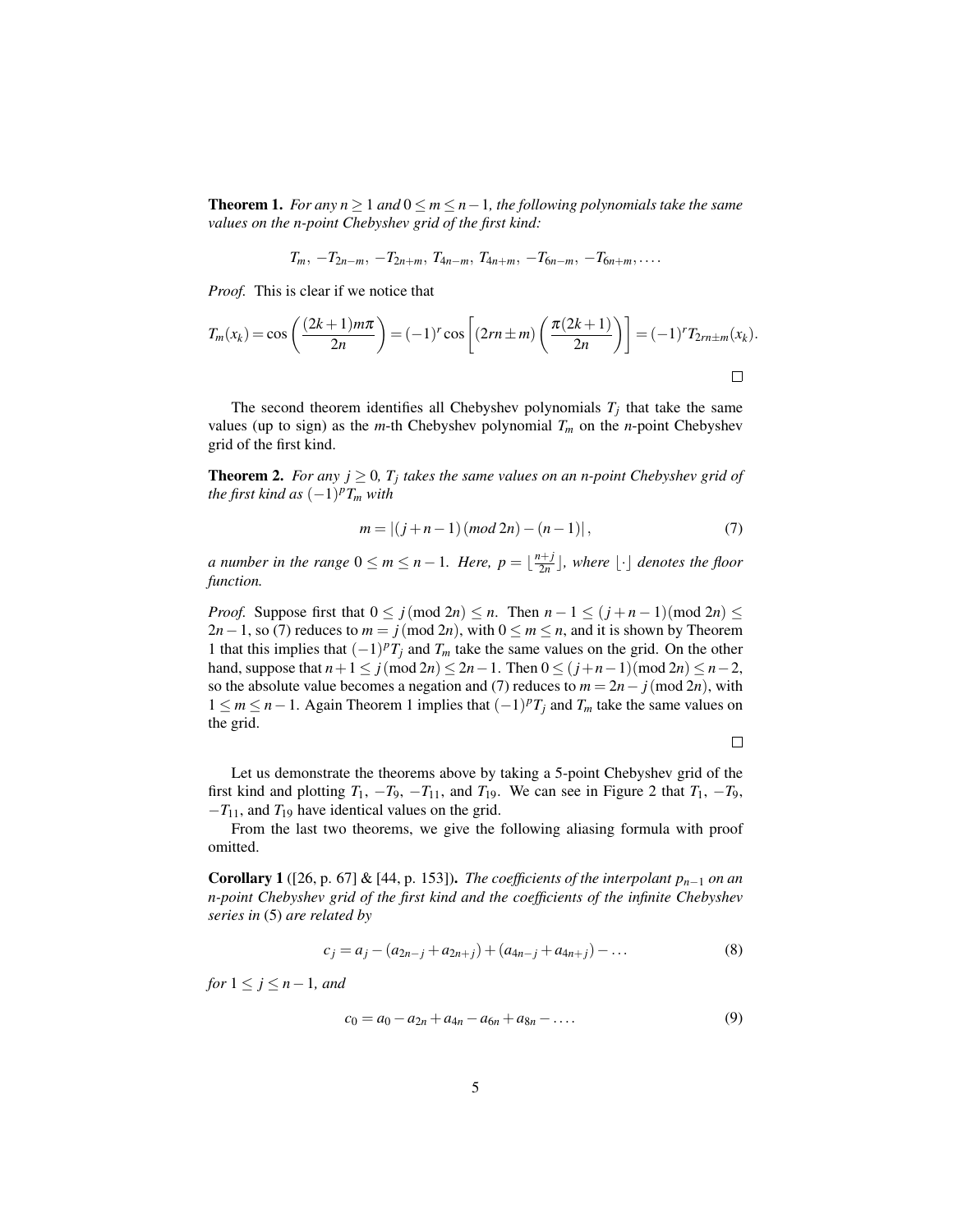

Figure 2: Aliasing of  $T_1$ ,  $-T_9$ ,  $-T_{11}$ , and  $T_{19}$  on the 5-point Chebyshev grid of the first kind.

**Remark 1.** On an *n*-point Chebyshev grid of the first kind,  $T_{ln}$  for  $l = 1,3,5,...$  are "blind spots" of aliasing, as they are not present in (8) and (9). This happens because the values of *T<sup>n</sup>* on the *n*-point first-kind Chebyshev grid are zeros (since these *n* points are by definition the zeros of  $T_n$ ) and the zeros of  $T_n, T_{3n}, T_{5n}, \ldots$  are nested.

The above aliasing formulae show how we can obtain the coefficients  $c_j$  of the degree *n* Chebyshev interpolant (6) by reassigning the coefficients  $a_j$  of the infinite series (5) to the corresponding aliases of degree 0 through  $n-1$ , i.e.  $T_0, T_1, \ldots, T_{n-1}$ . A matrix interpretation of Corollary 1 can be found in [68].

#### *2.4. Discrete orthogonality on Chebyshev grid of the first kind*

Chebyshev polynomials  $T_j$  are orthogonal on  $[-1,1]$  with respect to the weight function  $w(x) = 1/\sqrt{1-x^2}$ ; see e.g. [53, p. 30]. That is,

$$
\langle T_i, T_j \rangle = \begin{cases} 0 & i \neq j \\ \pi & i = j = 0 \\ \pi/2 & i = j > 0, \end{cases}
$$

where the inner product is given by  $\langle f, g \rangle = \int_{-1}^{1} w(x) \overline{f(x)} g(x) dx$  with the bar over  $f(x)$ denoting complex conjugation.

The orthogonality also holds in a discrete sense on a Chebyshev grid of either kind. On an *n*-point first-kind grid, the discrete inner product leads to the discrete orthogonality as follows.

**Theorem 3.** *The Chebyshev polynomials*  $\{T_j\}$  *j* = 0,...,*n* − 1 *satisfy discrete orthogonality on the n-point Chebyshev grid of the first kind. That is,*

$$
\langle T_i, T_j \rangle = \begin{cases} 0 & i \neq j \text{ and } i, j \leq n-1 \\ n & i = j = 0 \\ n/2 & 0 < i = j \leq n-1 \end{cases}
$$

,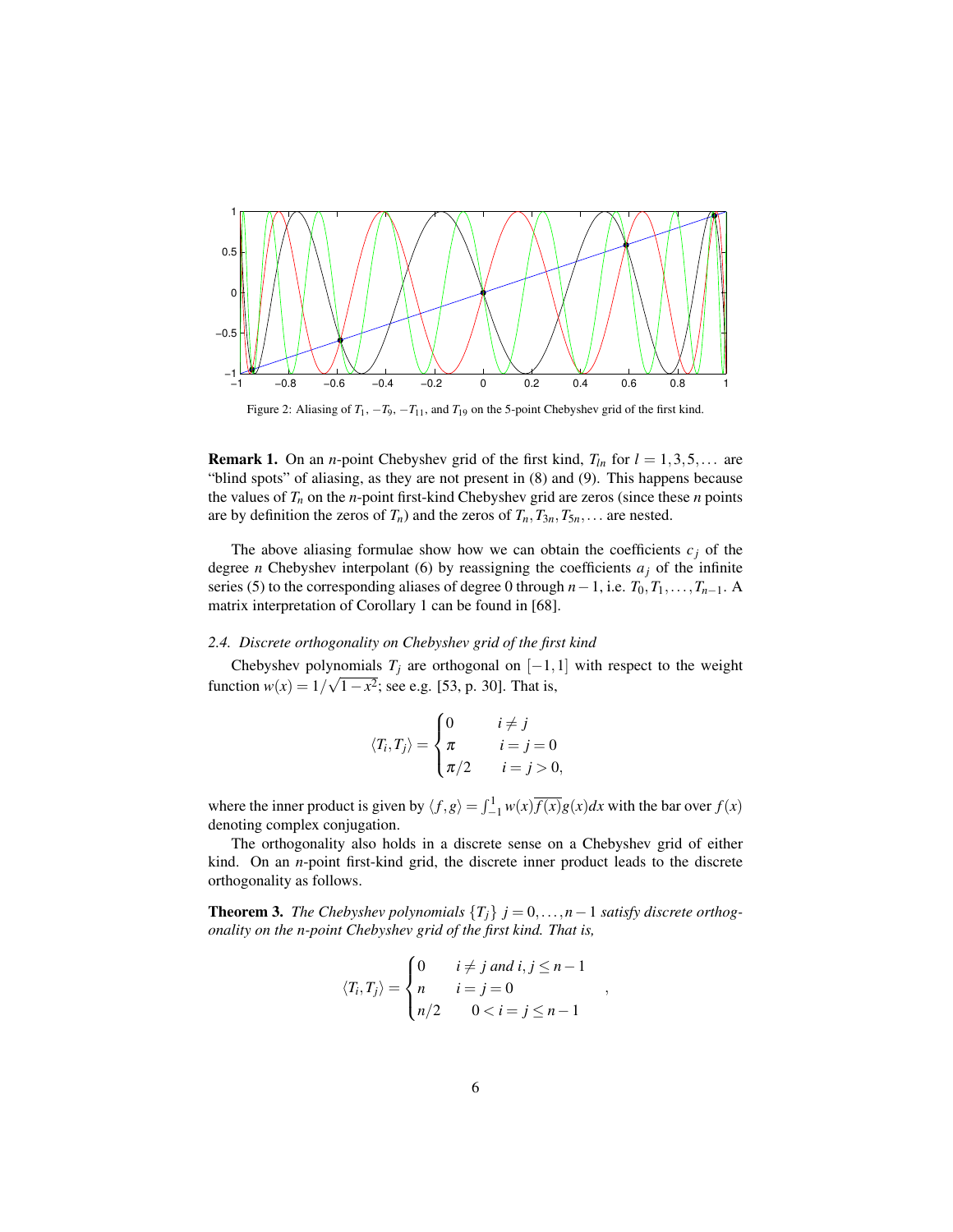*where the discrete inner product is defined as*

$$
\langle u, v \rangle = \sum_{k=0}^{n-1} u(x_k) v(x_k)
$$

*with*  $x_k$  *given by* (1).

*Proof.* See section 4.6.1 of [44].

We shall now show that this discrete orthogonality relation immediately leads to an explicit expression for the Chebyshev coefficients  $c_j$  in (6) in terms of function values at the *n*-point Chebyshev grid of the first kind by linking the conversion between Chebyshev coefficients  $c_j$  and function values to the discrete cosine transform (DCT).

#### *2.5. Transform between function values and coefficients*

Just as with Chebyshev points of the second kind, transforming from functions values on a first-kind grid to Chebyshev coefficients  $c_j$  in (6) can be accomplished by variants of the discrete cosine transform.

**Values to coefficients.** For  $n \geq 1$ , let  $f_k = f(x_k)$  be the values of  $f(x)$  on the firstkind Chebyshev grid of *n* points and let  $c_k$  be the coefficients in (6), and define the vectors

$$
f = (f_0, f_1, \dots, f_{n-1})^T
$$
, and  $c = (c_0, c_1, \dots, c_{n-1})^T$ ,

where the superscript *T* denotes transpose. Then  $c_j$  is related to  $f_k$  via [26, p. 30]

$$
c_j = \frac{b}{n} \sum_{k=0}^{n-1} f_k T_j(x_k) \qquad j = 0, 1, \dots, n-1,
$$
 (10)

where *b* = 1 for *j* = 0 and *b* = 2 otherwise. If  $\mathbf{q} = (q_0, q_1, \dots, q_{n-1})^T$ , the *discrete cosine transform of type II* maps **q** to a vector  $\mathbf{r} = (r_0, r_1, \dots, r_{n-1})^T$  via

$$
r_j = \sum_{k=0}^{n-1} q_k \cos\left[\frac{\pi j}{n} \left(k + \frac{1}{2}\right)\right], \qquad j = 0, 1, \dots, n-1.
$$
 (11)

Writing this in matrix form as  $\mathbf{r} = \mathbf{C}\mathbf{q}$ , where C is defined by (11), we find that the Chebyshev coefficients (10) satisfy

$$
\mathbf{c} = \frac{2}{n}\mathbf{C}\mathbf{f},
$$

with the first entry of **c**, i.e.  $c_0$ , further halved.

Coefficients to values. The function values can be evaluated in terms of the Chebyshev coefficients:

$$
f_k = \sum_{j=0}^{n-1} c_j T_j(x_k) = \text{Re} \sum_{j=0}^{n-1} c_j \exp \left(-\frac{j\pi(2k+1)i}{2n}\right).
$$

 $\Box$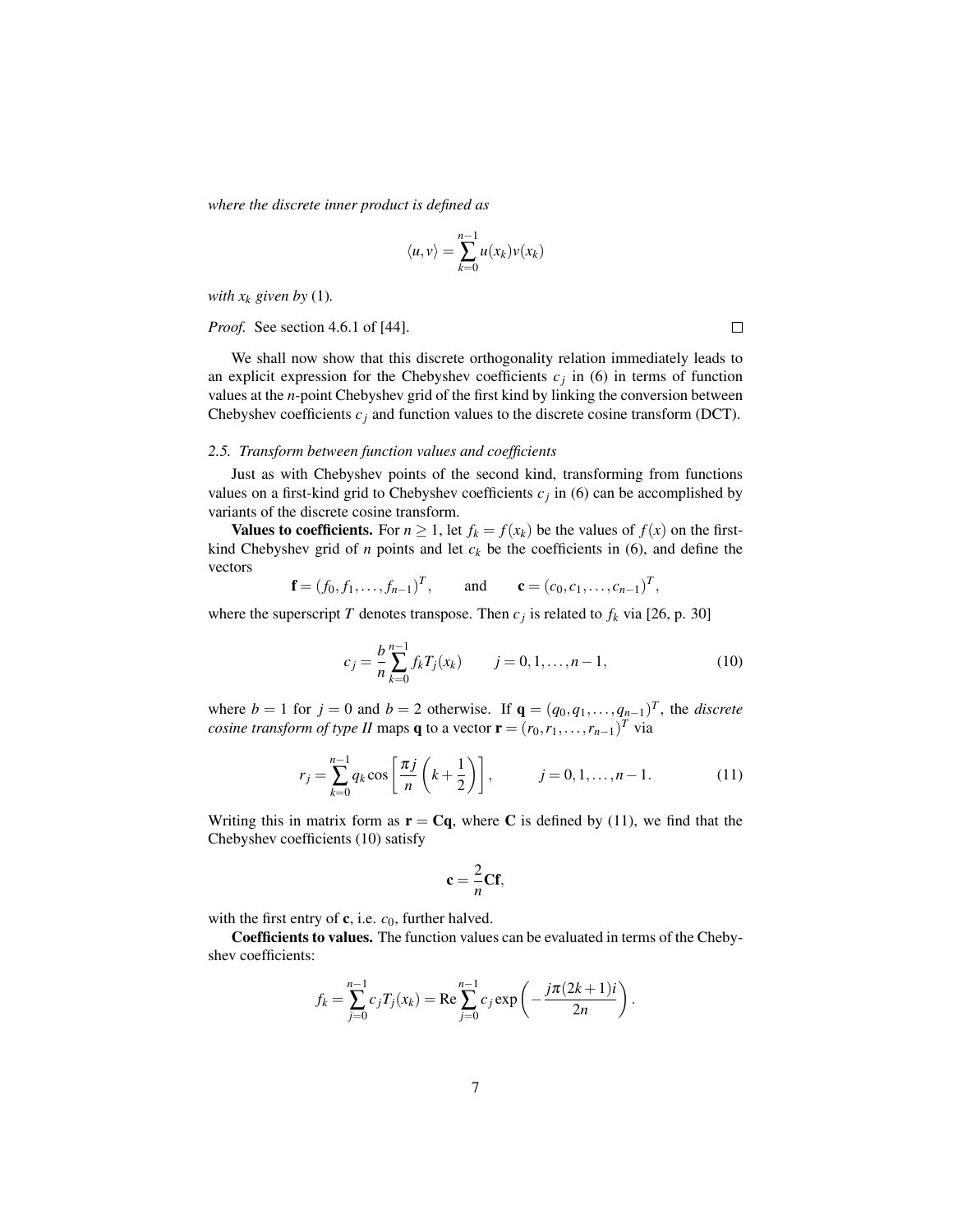The *inverse discrete cosine transform (IDCT) of type II* maps a vector r to another vector q

$$
q_j = \sum_{k=0}^{n-1} r_k \cos\left[\frac{\pi k}{n} \left(j + \frac{1}{2}\right)\right], \qquad j = 0, 1, \dots, n-1; \tag{12}
$$

or equivalently in matrix form  $q = \tilde{C}r$ , where  $\tilde{C}$  is defined by (12), the function values on the *n*-point Chebyshev grid can be evaluated by

 $f = \tilde{C}c$ .

In the absence of a specialized DCT code, these transforms can be implemented using the fast Fourier transform; see e.g. [43].

#### *2.6. Cardinal functions*

Given a set of *n* distinct points,  $t_0, t_1, \ldots, t_{n-1}$ , the *k*-th *cardinal function* or *Lagrange polynomial* defined by

$$
\ell_k(x) = \prod_{\substack{j=0 \ j \neq k}}^{n-1} \frac{x - t_j}{t_k - t_j}
$$

is the unique polynomial of degree  $n-1$  that vanishes at all points except  $t_k$ , at which it equals 1. If the points  $t_0, t_1, \ldots, t_{n-1}$  are chosen to be the *n*-point Chebyshev grid of the first kind, the *k*-th cardinal function can be written neatly in terms of the Chebyshev polynomial  $T_n(x)$  as

$$
\ell_k(x) = \frac{T_n(x)}{(x - x_k)T'_n(x_k)}.
$$
\n(13)

It follows that the linear combination

$$
p(x) = \sum_{k=0}^{n-1} \ell_k(x) f(x_k),
$$
\n(14)

is the unique polynomial of degree  $n-1$  interpolating a function  $f(x)$  in the given firstkind grid. Evaluating (14) at a single value of *x* requires  $O(n^2)$  operations; however, this can be reduced to  $O(n)$  by using the barycentric formula.

#### *2.7. Barycentric interpolation formula*

The *barycentric interpolation formula* has been widely adopted for polynomial interpolation since the publication of the survey paper by Berrut and Trefethen [4].

The formula comes in two canonical forms. When applied to the first-kind Chebyshev points (1), the first form of the formula reads

$$
p_n(x) = \ell(x) \sum_{k=0}^{n-1} \frac{w_k^l}{x - x_k} f(x_k),
$$
\n(15)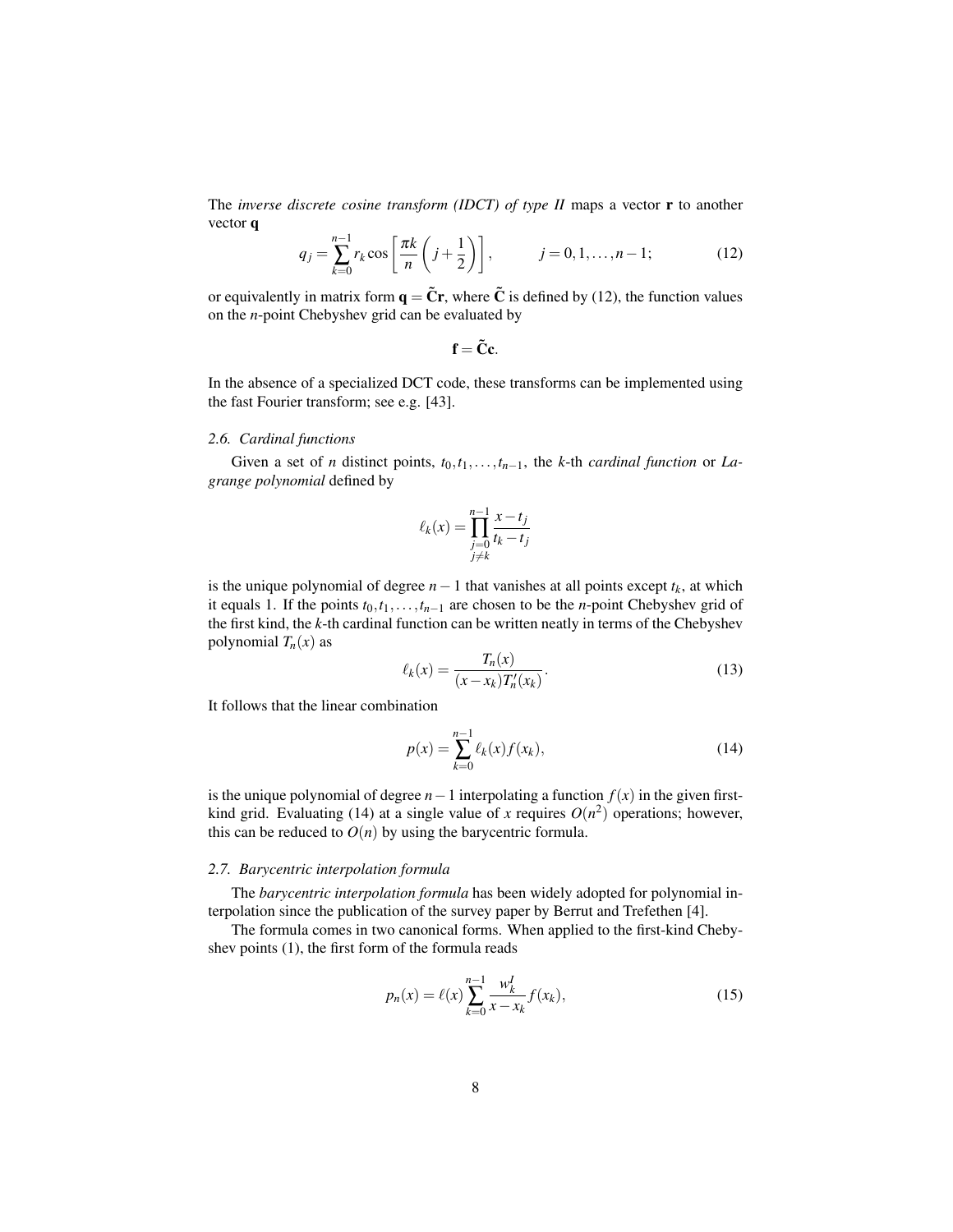where  $\ell(x)$  is the node polynomial  $\ell(x) = (x - x_0)(x - x_1) \cdots (x - x_{n-1}) = T_n(x)/2^{n-1}$ and the barycentric weights are given by

$$
w_k^I = (-1)^k \frac{2^{n-1}}{n} \sin \theta_k,
$$
 (16)

where  $\theta_k$  is defined in (1).

Rewriting (15) in rational form, the *second (true) form of the barycentric interpolation formula* is given by

$$
p_n(x) = \frac{\sum_{k=0}^{n-1} \frac{w_k^l}{x - x_k} f(x_k)}{\sum_{k=0}^{n-1} \frac{w_k^l}{x - x_k}}
$$
(17)

with the same weights  $\{w_k^I\}$  given by (16). However, removing the factors in (17) that are independent of the index *k*, we can obtain a simplified set of weights, which are scale-invariant:

$$
w_k^H = (-1)^k \sin \theta_k.
$$

Formula (17) continues to be valid with the simpler weights  $\{w_k^H\}$ .

#### *2.8. Spectral differentiation matrix*

To approximate the derivative of a function  $f(x)$ , we can differentiate its Chebyshev interpolant (6) directly, which yields an approximation to the derivative in the form of a Chebyshev series. An alternative is to apply a differentiation matrix to a vector of function values sampled at chosen points. Such matrices are fundamental building blocks in pseudospectral methods for differential equations. Denoting the values of  $f(x)$  and its derivative on the *n*-point Chebyshev grid of the first kind by f and u respectively, we can relate f and u by the *spectral differentiation matrix Dn*:

$$
\mathbf{u}=D_n\mathbf{f}
$$

with the entries of  $D_n$  given by

$$
D_{ij} = \begin{cases} \frac{x_i}{2(1-x_i^2)} & i = j \\ \frac{T'_n(x_i)}{(x_i-x_j)T'_n(x_j)} & i \neq j, \end{cases}
$$

where  $x_i$  are the Chebyshev points given by (1). The entry  $D_{ij}$  can be obtained by differentiating the cardinal function  $\ell_j(x)$  given by (13) and then evaluating at  $x_i$ . Like its counterpart for differentiation on a Chebyshev grid of the second kind, application of  $D_n$  suffers from numerical instability in the presence of rounding errors [7]. To mitigate the amplification of rounding errors, Baltensperger and Berrut [1] suggested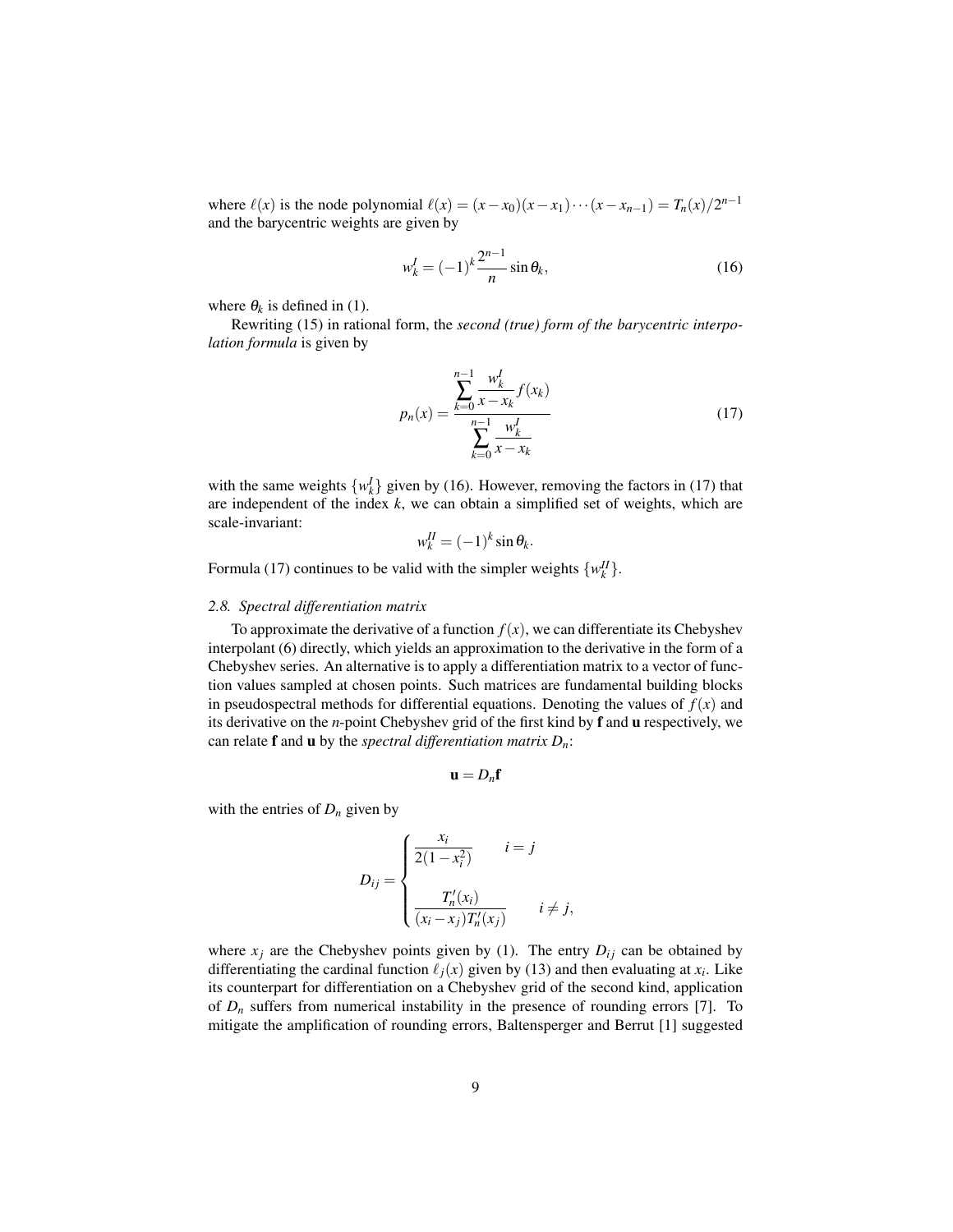that the above formula for the diagonal entries  $D_{ii}$  be replaced by the negated sum of all off-diagonal entries, that is,

$$
D_{ii} = -\sum_{\substack{j=0 \ j \neq i}}^{n} \frac{T'_n(x_i)}{(x_i - x_j)T'_n(x_j)}.
$$

For many years, spectral differentiation matrices have been understood to be square. Recently, Driscoll and Hale [18] have introduced the concept of *rectangular spectral collocation*, in which the first-kind Chebyshev points play an important role. We defer the discussion of *rectangular spectral collocation* and *rectangular differentiation matrices* to section 3.3.

#### *2.9. Quadrature weights on the Chebyshev grid of the first kind*

*Clenshaw-Curtis quadrature*, based on sampling the integrand on a Chebyshev grid of the second kind, has comparable performance to Gauss quadrature but is easier to implement [63]. Analogously, this is also true of *Fejér's first rule*, which uses the values of the integrand on the Chebyshev grid of the first kind. Suppose we wish to compute

$$
I = \int_{-1}^{1} w(x)f(x)dx,
$$
 (18)

where the integrand  $f(x)$  is a continuous function on  $[-1,1]$  and the weight function  $w(x)$  is positive and continuous on  $(-1,1)$ . Fejér's first rule on the *n*-point Chebyshev grid of the first kind approximates *I* by

$$
I_n = \sum_{k=0}^{n-1} w_k f(x_k),
$$
\n(19)

where  $x_k$  are the first-kind Chebyshev points given by (1) and  $w_k$  are quadrature weights to be determined. Since Fejér quadrature is *polynomial interpolatory* [15, p. 84], that is, defined by integrating a polynomial interpolant of the integrand, we can derive the formula for the weights  $w_k$  as follows. On the one hand, we can start from (18) by substituting  $f(x)$  by its interpolant given in (6) and swapping the summation and the integral to get

$$
I_n = \sum_{j=0}^{n-1} c_j m_j,
$$
\n(20)

where

$$
m_j = \int_{-1}^1 w(x) T_j(x) dx
$$

is the *j*-th *moment* of the weight function  $w(x)$ . Collecting the Chebyshev coefficients in a column vector c as in section 2.5, we can write (20) as

$$
I_n=\mathbf{m}^T\mathbf{c},
$$

where **m** is a column vector with *j*-th entry  $m_j$ . Recognizing (10) as a linear transformation which we denote by

 $c = Tf$ ,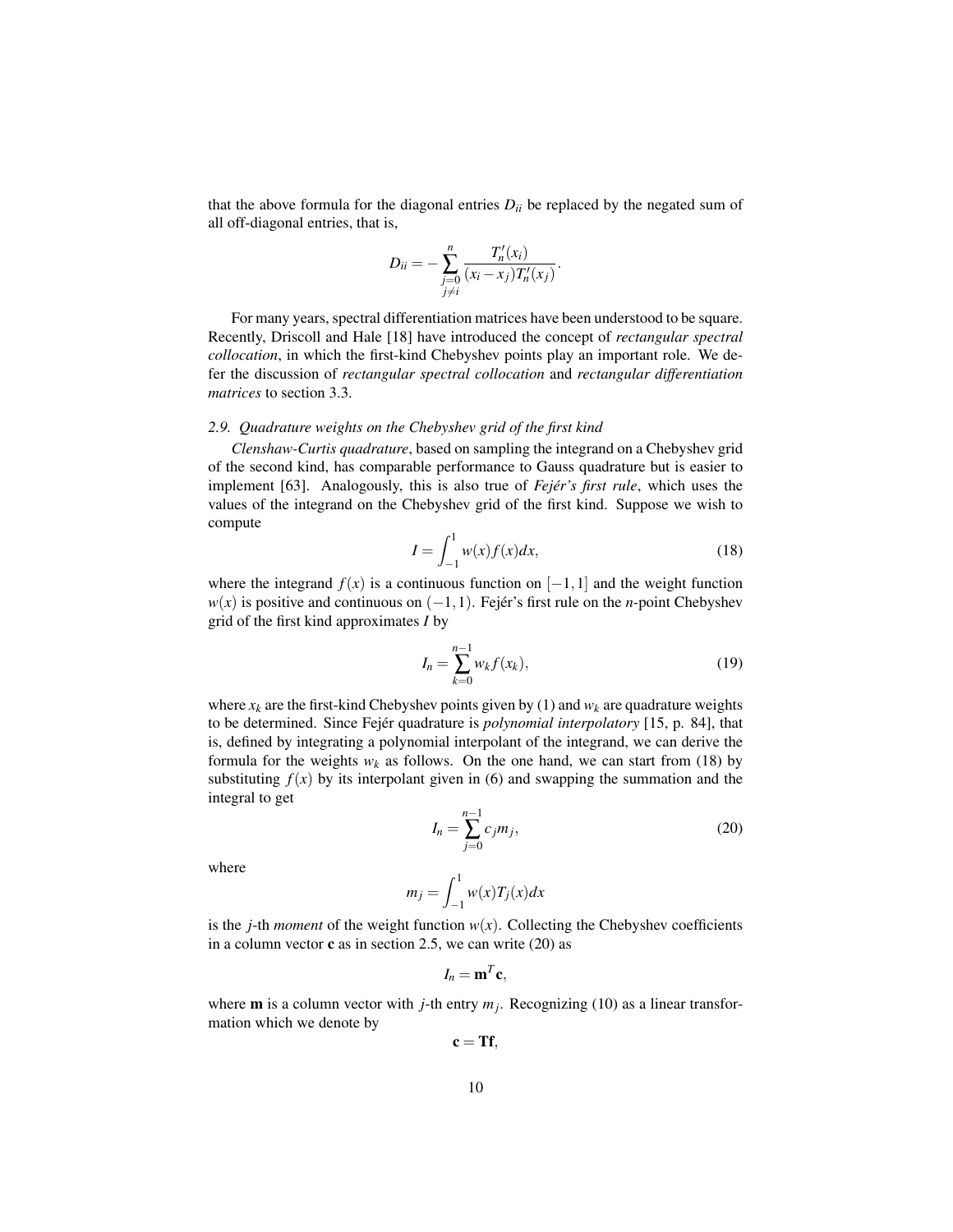where  **is the matrix that maps the function values at the Chebyshev grid of the first** kind to the Chebyshev coefficients, we can write the quadrature rule as

$$
I_n = \mathbf{f}^T (\mathbf{m}^T \mathbf{T})^T.
$$
 (21)

On the other hand, (19) can be written in vector notation as

$$
I_n = \mathbf{f}^T \mathbf{w},\tag{22}
$$

where **w** is a column vector with the *j*-th entry being  $w_j$ . Comparing (21) and (22), both of which are valid for an arbitrary function, we have

$$
\mathbf{w} = \mathbf{T}^T \mathbf{m}.
$$

If we notice that  $T<sup>T</sup>$  is the transform matrix from coefficients to function values discussed in section 2.5, up to a constant, the weights **w** can be computed in  $O(n \log n)$ operations once the moments m are available. Sommariva [59] discusses the details of computing the weights **w** via FFT when the weight function  $w(x)$  is of a general form. Here we look at a few special cases.

#### *2.9.1. Fejer's first rule with the Legendre weight function ´*

When the weight function in (18) is identically 1, the moments are as simple as

$$
m_j = \int_{-1}^{1} T_j(x) dx = \begin{cases} 0 & j \text{ is odd} \\ \frac{2}{1 - j^2} & j \text{ is even} \end{cases}
$$

and the quadrature weights  $w_k$  for  $k = 0, \ldots, n-1$  can be explicitly written as (see e.g. [15, p. 85]):

$$
w_k = \frac{2}{n} \left( 1 - 2 \sum_{j=1}^{\lfloor n/2 \rfloor} \frac{\cos(2j\theta_k)}{4j^2 - 1} \right).
$$

Here  $\theta_k = (2k+1)\pi/2n, k = 0,...,n-1$  are the arguments of the cosine function in (1).

Remark 2. Another common way to implement Fejér's first rule, which is slightly more straightforward, is to first figure out the Chebyshev coefficients c following the method in section 2.5 and then simply calculate the inner product of c and the moment vector **, as in (20).** 

#### *2.9.2. Fejer's first rule with the Jacobi weight function ´*

When *w*(*x*) is the Jacobi weight function,  $w(x) = (1+x)^{\alpha}(1-x)^{\beta}$ , the quadrature weights have no explicit form unless  $\alpha$  and  $\beta$  have certain special values; however, we can compute the Jacobi moment vector **m** of dimension *n* with  $m_j = \int_{-1}^{1} (1+x)^{\alpha} (1-x)^{j} dx$  $f(x)$ <sup> $\beta$ </sup>*T*<sub>*j*</sub>(*x*)*dx* cheaply in *O*(*n*) operations. For  $\alpha$ , $\beta$  > −1, the Jacobi moments can be expressed in terms of hypergeometric functions [49]:

$$
m_j(\alpha,\beta)=2^{\alpha+\beta+1}B(\alpha+1,\beta+1)s_j,
$$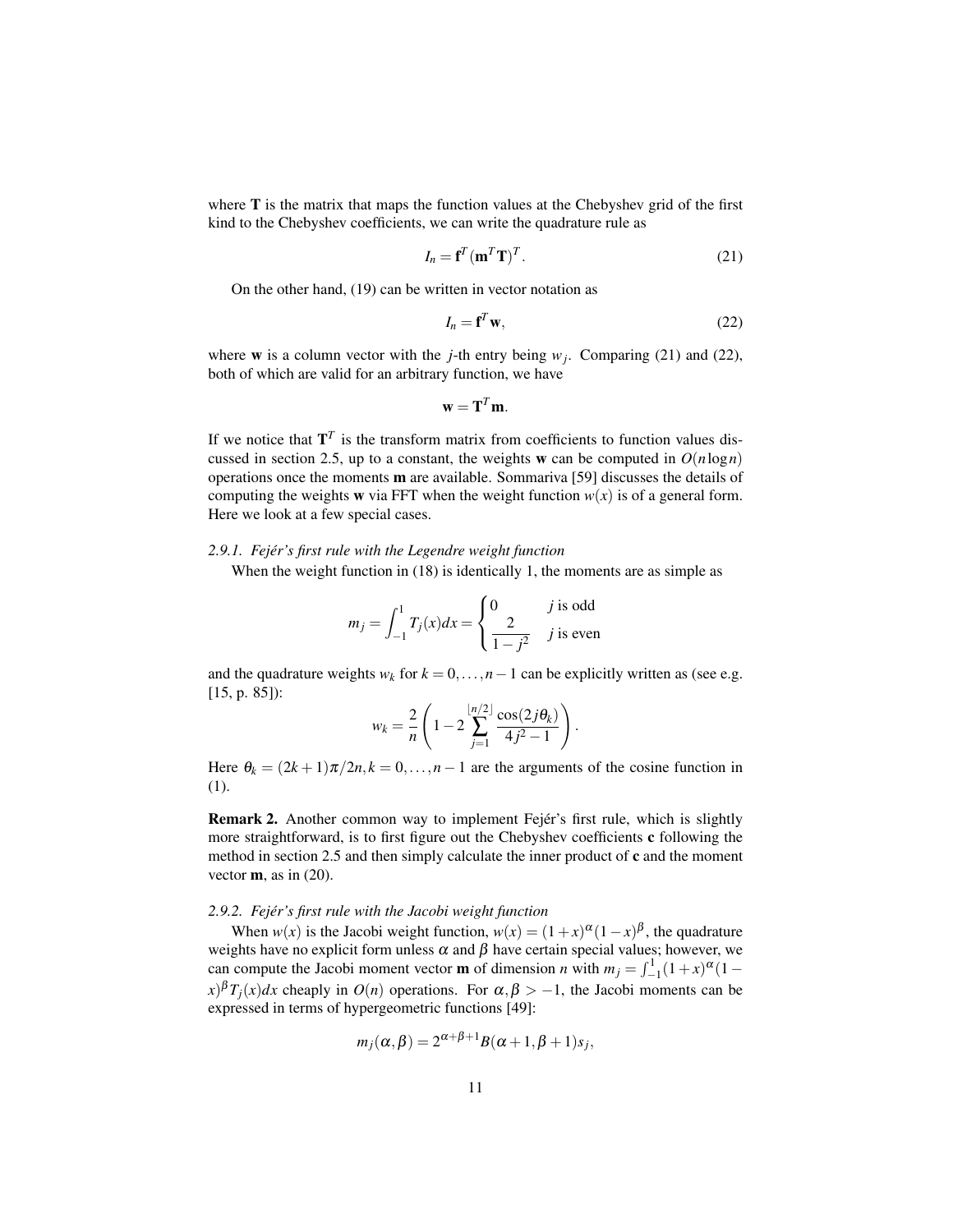where  $B(\cdot)$  is the beta function and  $s_j$  is a generalized hypergeometric function

$$
s_j = {}_3F_2\left(\begin{array}{c}j, -j, \beta+1\\ \frac{1}{2}, \alpha+\beta+2\end{array}; 1\right)
$$

Each  $s_j$  can be calculated recursively using a three-term recurrence formula which is derived by using Sister Celine's technique [51]:

$$
(\alpha + \beta + j + 2)s_{j+1} + 2(\beta - \alpha)s_j + (\alpha + \beta - j + 2)s_{j-1} = 0
$$
 (23)

.

with initial values

$$
s_0=1, \qquad s_1=\frac{\alpha-\beta}{\alpha+\beta+2}.
$$

Note that when  $\alpha \neq \beta$  and the smaller one is a half-integer in  $[-\frac{1}{2}, \infty)$ , the naive forward recursion of (23) is not numerically stable. In such a situation, a more sophisticated method for the solution of (23) needs to be used, for example, the approach presented in [46].

When  $\alpha$  and  $\beta$  are identical, the numbers  $m_i$  are Gegenbauer moments, which have an explicit formula [37]:

$$
m_j = \begin{cases} 0 & j \text{ odd,} \\ \frac{\sqrt{\pi} \Gamma(\alpha+1)}{\Gamma(\alpha+\frac{3}{2})} \prod_{k=1}^{j/2} \frac{k-\frac{3}{2}-\alpha}{k+\alpha+\frac{1}{2}} & j \text{ even.} \end{cases}
$$

**Remark 3.** When  $\alpha = \beta = -1/2$ , the weights  $w_k$  become  $\pi/n$  identically, matching the weights of the Gauss-Chebyshev quadrature rule exactly [44, section 8.3].

#### *2.10. Lebesgue constants*

Given a grid of interpolation points in [-1, 1], the *Lebesgue constant* for the grid is the norm of the linear operator that maps data sampled at the grid points to the corresponding polynomial interpolant [50, 64]. (Here, the data are thought of as elements of a vector in  $C<sup>n</sup>$  and the interpolant as belonging to the space of continuous functions on [−1,1], both measured using their respective infinity-norms.) It can be shown that the Lebesgue constant is the maximum value of the *Lebesgue function*

 $\lambda_{n-1}(x) =$  $\sum_{j=0}^{n-1} |\ell_j(x)|$  over the domain, i.e.,

$$
\Lambda_{n-1} = \sup_{x \in [-1,1]} \lambda_{n-1}(x).
$$

The Lebesgue constant enables us to bound the infinity-norm difference between the polynomial interpolant and the best infinity-norm polynomial approximation of the same degree.

**Theorem 4.** For an  $(n + 1)$ -point Chebyshev grid of the first kind, the Lebesgue con*stant* Λ*<sup>n</sup> has the following properties:*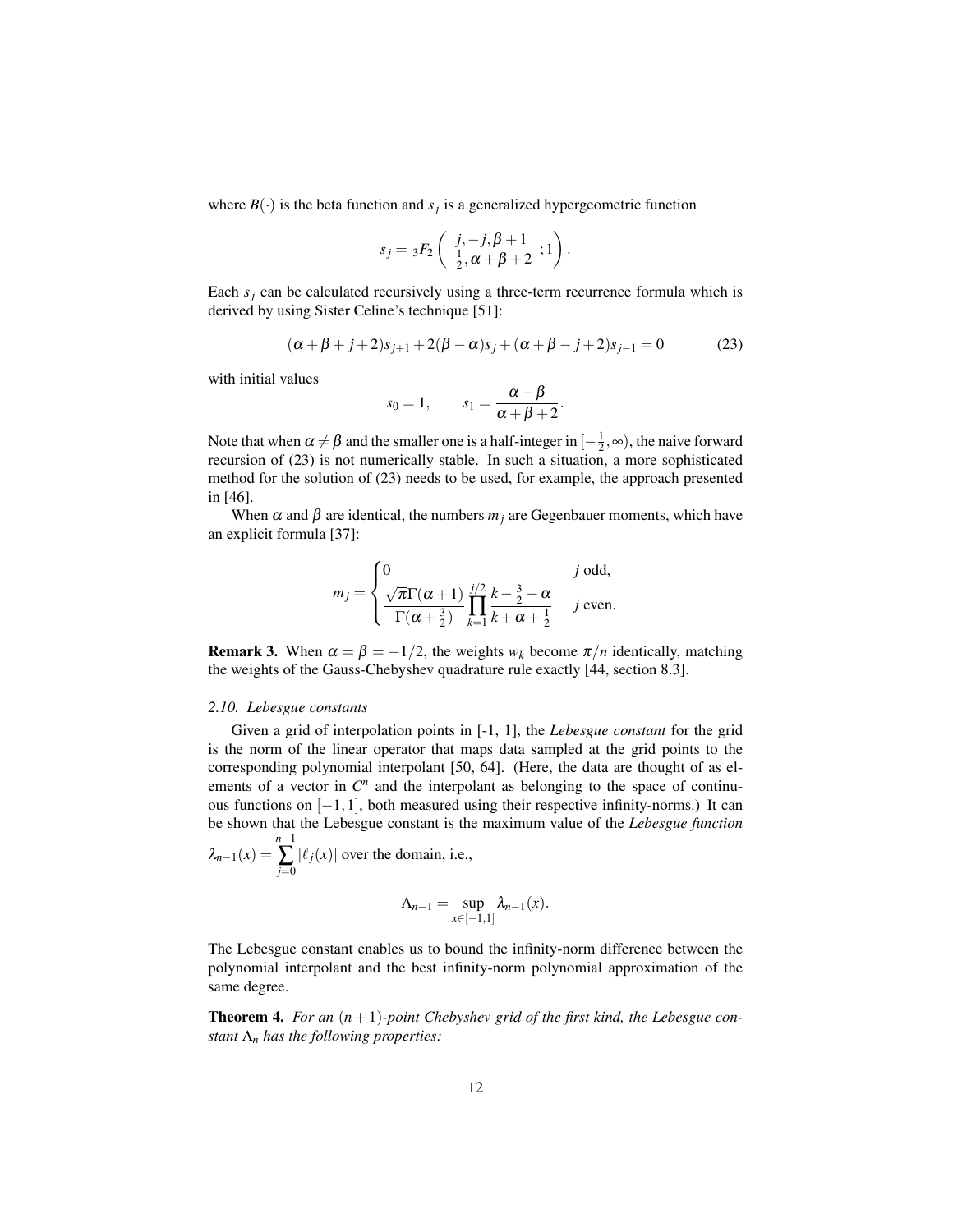*(1) For n* = 0, 1, 2, ...,

$$
a_0 + \frac{2}{\pi} \log(n+1) < \Lambda_n \le 1 + \frac{2}{\pi} \log(n+1),\tag{24}
$$

*where*  $a_0 = 0.9625...$ 

*(2)*

$$
\Lambda_n \sim \frac{2}{\pi} \log(n+1) + a_0 + \sum_{k=1}^{\infty} \frac{a_k}{(n+1)^{2k}},
$$
\n(25)

*where a*<sup>0</sup> *is given above and*

$$
a_k = \frac{(-1)^{k+1} (2^{2k-1} - 1)^2 \pi^{2k-1} B_{2k}^2}{4^{k-1} k(2k)!} \quad \text{for } k = 1, 2, \dots
$$

*and B<sup>k</sup> are the Bernoulli numbers. If finitely many terms are taken in* (25)*, the truncation error has the same sign as the first neglected term and is less than it in absolute value.*

*(3) The Lebesgue constant* Λ*n*−<sup>1</sup> *for degree n* − 1 *interpolation on a Chebyshev grid of the first kind bounds* Λ ∗ *n , the Lebesgue constant for degree n interpolation on a Chebyshev grid of the second kind, by*

$$
\Lambda_{n-1} = \Lambda_n^* + s_n,
$$
  
where  $s_n = 0$  for odd n and  $\frac{\pi}{8(2n)^2} < s_n < \frac{2\sqrt{2}-2}{(2n)^2}$  for even n.

*Proof.* The bounds in (24) are given by Rivlin [54] by sharpening the results obtained by a series of authors. The asymptotic expansion  $(25)$  was first established by Günttner [32]. The relation between the Lebesgue constant for the first-kind Chebyshev grid and that of the second kind was found by Ehlich and Zeller [20] and McCabe and Phillips [45].

Here are the first 9 Lebesgue constants for the Chebyshev grids of the first and the second kind, which demonstrate part (3) of Theorem 4.

| degree | first kind        | second kind       |
|--------|-------------------|-------------------|
|        | 1.414213562373095 | 1.00000000000000  |
| 2      | 1.66666666666667  | 1.25000000000000  |
| 3      | 1.847759065022574 | 1.66666666666667  |
| 4      | 1.988854381999833 | 1.798761803322554 |
| 5      | 2.104397682646484 | 1.988854381999832 |
| 6      | 2.202214555205530 | 2.082555385939792 |
|        | 2.287016068458566 | 2.202214555205529 |
| 8      | 2.361856787767076 | 2.274730766233740 |
| 9      | 2.428829482376075 | 2.361856787767072 |

The fact that  $\Lambda_n > \Lambda_{n-1}$  due to the monotonic increase of  $\Lambda_n$  and part (3) of Theorem 4 implies that a Chebyshev grid of the first kind has a larger Lebesgue constant than the second-kind grid of the same size. But the difference is by no means significant, as suggested by the magnitude of  $s_n$  in part (3) of Theorem 4.

 $\Box$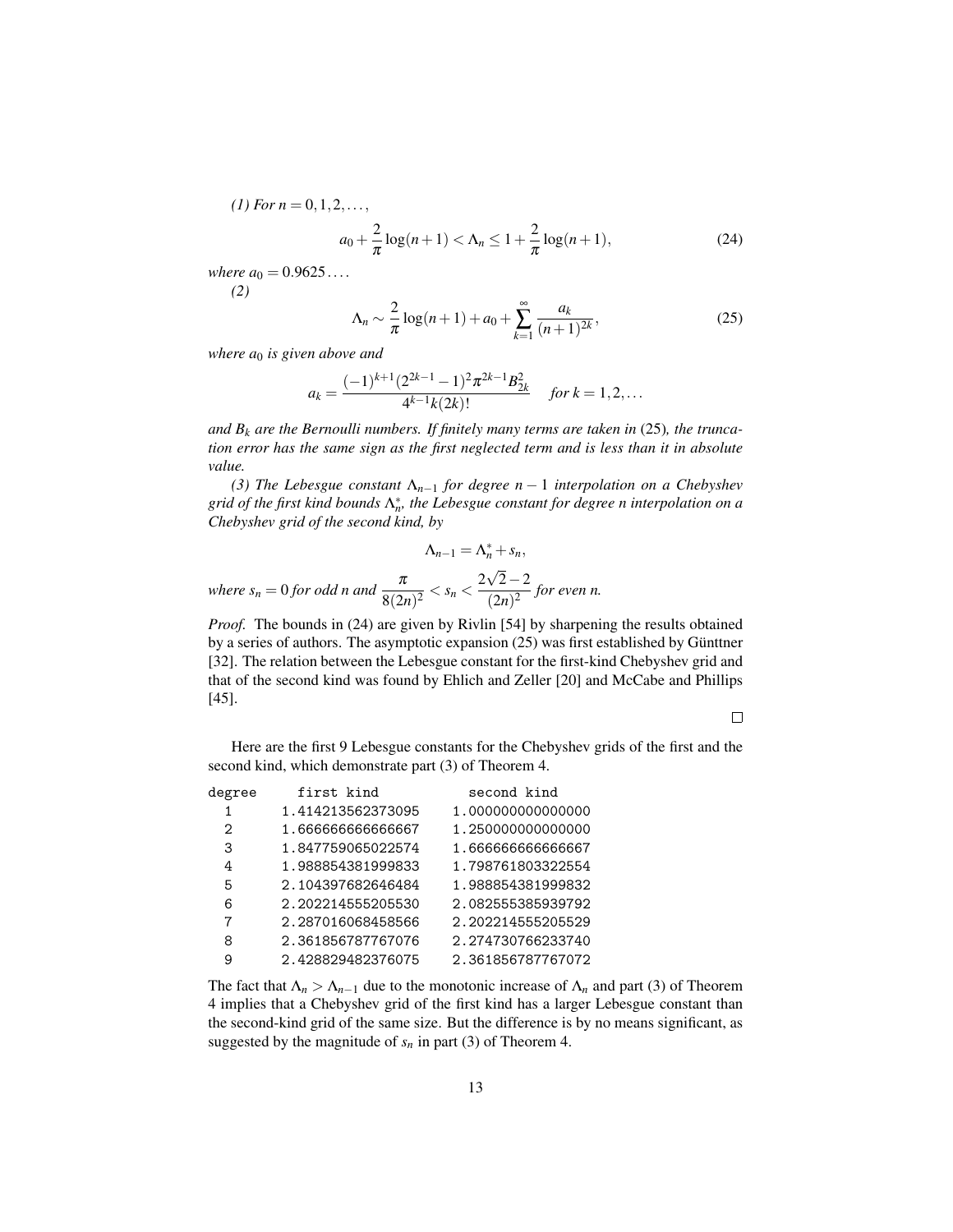#### 3. Applications of Chebyshev points of the first kind

The fundamentals of the last section show that the Chebyshev points of the first kind do not differ much from the second-kind ones, which suggests that similar numerical results should be expected if they are used for function approximation or solution of differential equations. In this section, we discuss certain benefits we can gain from using the Chebyshev points of the first kind.

#### *3.1. Approximation*

A distinctive property of the first-kind Chebyshev grid is the exclusion of the endpoints −1 and 1, which sometimes makes things easier when function approximations are constructed.

#### *3.1.1. Construction of piecewise smooth functions*

Robust algorithms for edge detection have made automatic construction of piecewise smooth function possible [47]. For instance, let us consider the construction of a two-piece representation for the sign function in  $[-1,1]$ :

$$
sgn(x) = \begin{cases} -1 & \text{if } x < 0, \\ 0 & \text{if } x = 0, \\ 1 & \text{if } x > 0. \end{cases}
$$

An automatic constructor can locate the discontinuity at 0 using edge detection algorithms. Then the whole domain is split into two subdomains and an approximation is sought over each subdomain. One way to construct approximations with adequate resolution could be to sample the sign function in each subdomain on grids of increasing size until the Chebyshev coefficients decay to machine precision. However, if we sample, for example, the right subdomain on a second-kind Chebyshev grid mapped to  $[0,1]$ , the vector of function values passed to the interpolant constructor is  $f = (0, 1, 1, \dots, 1)^T$  where the first entry 0 is due to sgn(0) = 0. The Chebyshev coefficients corresponding to this vector converge slowly, as the function values suggest non-smoothness.

One workaround is to discard the sampling value at the origin and then extrapolate the function value there under the assumption that the function value at the endpoints along with other sample values are from a smooth piece, and this is what CHEBFUN does when working in second-kind mode. The extrapolation makes use of the usual barycentric interpolation formula. Such a strategy works but at the cost of extra computation. On the other hand, it is not easy to predict when this is needed and therefore the use of this method may make the algorithm less easy to automate.

In contrast, if the sampling is done on first-kind Chebyshev grids, the cumbersome process just described is avoided, and we never need to worry about boundary issues.

#### *3.1.2. Approximation of functions in unbounded domains*

Methods for the approximation of functions defined on unbounded domains generally fall into two categories. Methods in the first category use basis functions intrinsic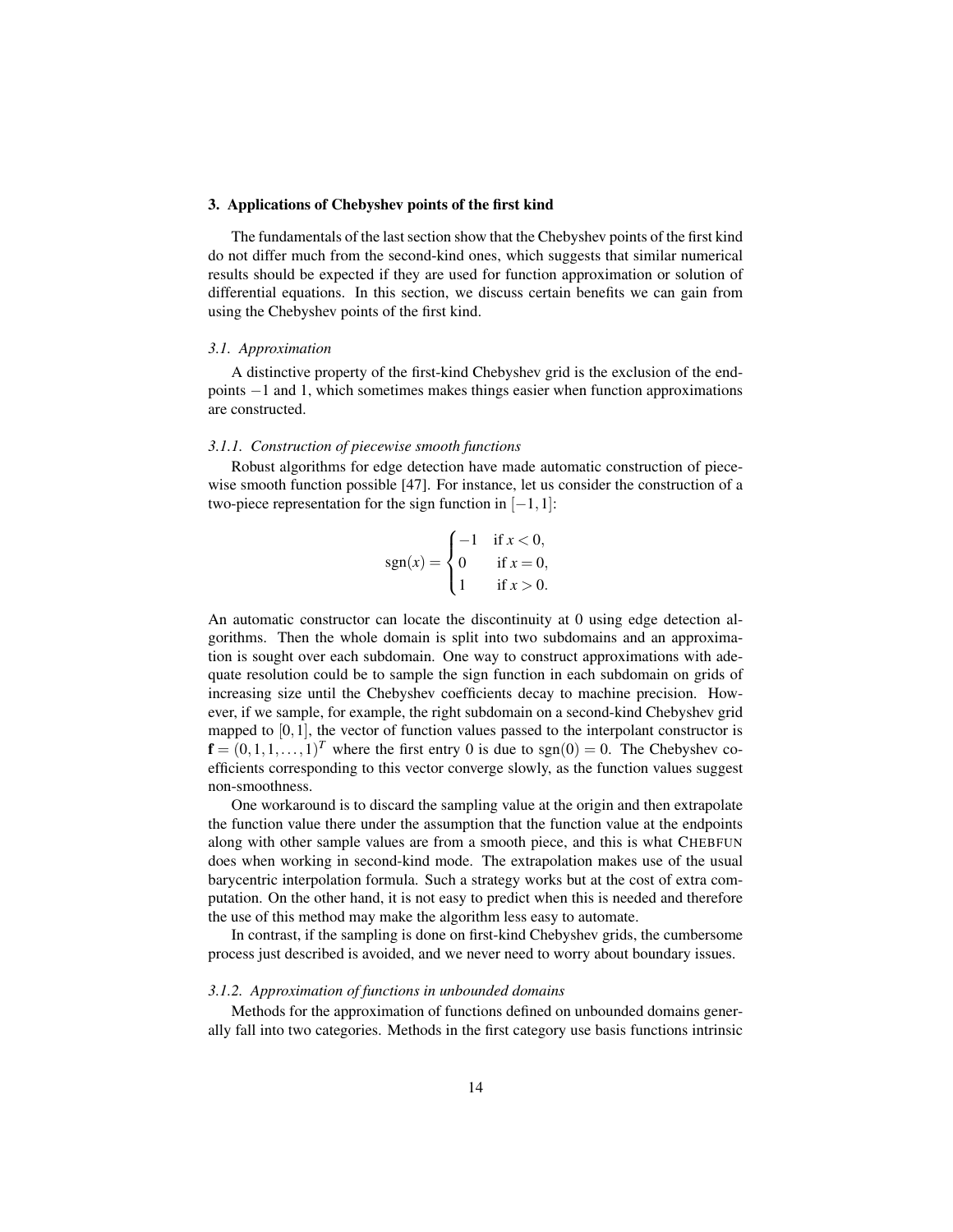to an unbounded domain. These include sinc-related methods [60] which use sinc functions (also known as Whittaker cardinal functions) as the building blocks, and spectral methods based on Hermite functions or Laguerre functions which rely on the corresponding orthonormal system defined on an unbounded domain. These methods have certain limitations. For example, they are not efficient in approximating functions that decay algebraically or more slowly as the convergence cannot be geometric or exponential but only algebraic. Moreover, the sinc-related methods cannot be sped up by FFTs and, in general, do not give exact solutions to classic eigenvalue problems. For a more detailed discussion, see [6, p. 346].

| Domain $D$                         | $-\infty, \infty)$     | $-\infty, b$                 | $ a,\infty)$                  |
|------------------------------------|------------------------|------------------------------|-------------------------------|
| Forward Map $[-1,1] \rightarrow D$ | $1 - r^2$              | $15(x-1)$                    | $15(x+1)$                     |
| Inverse Map $D \rightarrow [-1,1]$ | $5 + \sqrt{25 + 4y^2}$ | $15 + y - b$<br>$15 - v + b$ | $-15 + y - a$<br>$15 + v - a$ |

Table 2: Domain mappings for approximating functions defined on an unbounded domain. The variable *y* is defined on the unbounded domain, while *x* lives on  $[-1,1]$ . The forward map takes  $[-1,1]$  to one of the three unbounded domains, and the inverse does the opposite.

The methods in the second category construct the approximation to a function defined on an unbounded domain by mapping the original function to a finite interval, for example  $[-1,1]$ , and then seeking an approximation to the mapped function on a finite domain. Experiments show that mapping methods work well for functions that decay algebraically at infinity. In practice, the sampling of the function is usually done by first mapping the interpolation points to the unbounded domain and then evaluating the function on the mapped grid. The maps recommended by Grosch and Orszag [31] and Boyd [5, 6] are summarized in Table 2, subject to a slight change. If the second-kind Chebyshev grid is used, we have to treat the endpoints  $\pm 1$  with extra care as they are mapped to  $\pm \infty$ , that is,  $\pm$ Inf in floating point arithmetic.

However, if Chebyshev grids of the first kind are used, the mapped sampling points are free of this issue and there is no need to add an extra check for the mapped endpoints.

#### *3.2. Solution of integral equations*

Chebyshev points of the first kind play an important role in the numerical solution of certain integral or integro-differential equations, which involve integral operators of the form

$$
u \mapsto \int w(y)K(x,y)u(y)dy.
$$

acting on *u*(*y*). Here the weight function is  $w(y) = 1/\sqrt{1 - y^2}$  and the kernel  $K(x, y)$  is singular.

For instance, the singular integral equation of the first kind

$$
\int_{-1}^{1} \frac{u(t)dt}{t-s} + \lambda \int_{-1}^{1} u(t)K(s,t)dt = f(s), \qquad s \in (-1,1)
$$
 (26)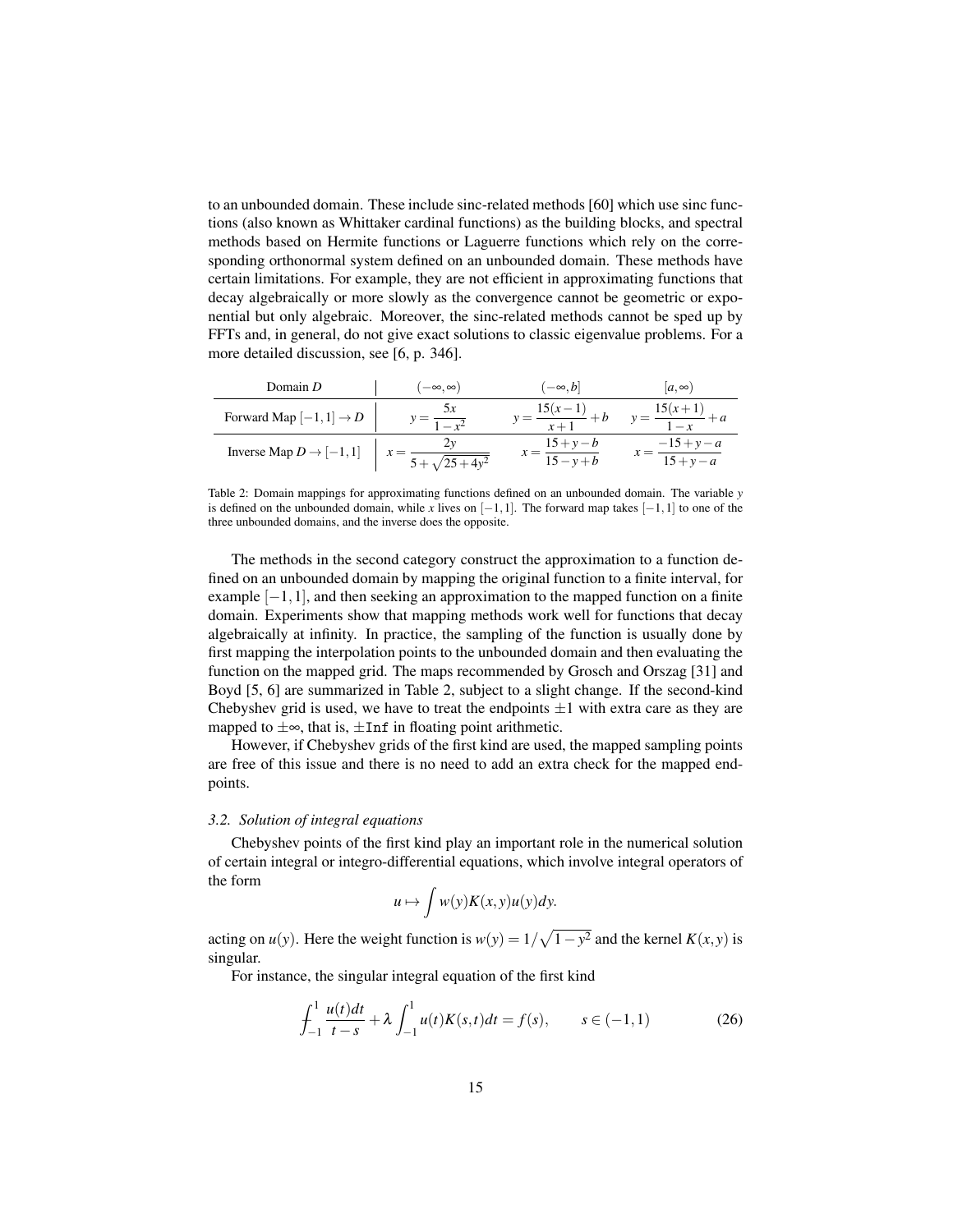is of particular importance in certain engineering problems, such as elasticity and aerodynamics; see e.g. [29, 27, 17]. The Hilbert-type integral is interpreted as Cauchy principal value integral, indicated by  $\neq$ , and  $K(s,t)$  is a Fredholm kernel [40, p. 72]. Equation (26) can be reduced to a Fredholm integral equation of the second kind by setting  $u(t) = (1 - t^2)^{-1/2} v(t)$ ; see e.g. [21, 22], that is,

$$
\int_{-1}^{1} \frac{\nu(t)dt}{\sqrt{1-t^2}(t-s)} + \lambda \int_{-1}^{1} \frac{\nu(t)K(s,t)}{\sqrt{1-t^2}} dt = f(s).
$$
 (27)

A widely adopted approach for solving (27) is to use Chebyshev points of the first kind as the quadrature points for the evaluation of both the integrals and Chebyshev points of the second kind as the collocation points. The benefits are twofold. On the one hand, if the quadrature abscissae are the first-kind Chebyshev grid, the quadrature weights are simple and explicitly known (see Remark 3). On the other hand, by using different sets of points for quadrature and collocation, we do not have to compute the limit of the integrand in the Hilbert-type integral when the quadrature points and the collocation points coincide. Therefore, the discrete system we solve for  $v(t)$  is

$$
\frac{\pi}{n} \sum_{k=0}^{n-1} \left( \frac{1}{x_k - y_j} + \lambda K(y_j, x_k) \right) v(x_k) = f(y_j),
$$

where  $x_k$  are the first-kind Chebyshev grid given by (1) while  $y_j$  are the second-kind points given by (2).

A similar strategy of using the Chebyshev points of the first kind can also be applied to other singular integral equations, such as integral equation of Symm's type; see e.g. [58, 36, 41].

#### *3.3. Solution of differential equations*

*Spectral collocation methods* approximate solutions of differential equations by polynomial interpolants that satisfy the given equation at a set of carefully chosen points, the *collocation points*. Chebyshev points of either kind are among the most natural choices for spectral collocation methods. As an example, consider the twopoint boundary value problem

$$
u_{xx} = f(x), -1 < x < 1, u(-1) = 0 \text{ and } u(1) = 0.
$$
 (28)

When the second-kind Chebyshev grid given by (2) is adopted as is common, (28) is discretized as

$$
D^{(2)}\mathbf{u} = \mathbf{f},\tag{29}
$$

where **f** is the column vector whose *j*-th entry is the value of  $f(x)$  at  $y_j$ , while **u** is the discretized version of *u*. The matrix  $D^{(2)}$  is the second-order differentiation matrix defined on a second-kind Chebyshev grid; see e.g. [62, Chapter 6]. To impose the boundary conditions at  $\pm 1$ , the first and the last rows of (29) are replaced by the boundary conditions, as shown in Figure 3. This serves two purposes. On the one hand, the second order differential equation in (28) governs only the interior of the domain.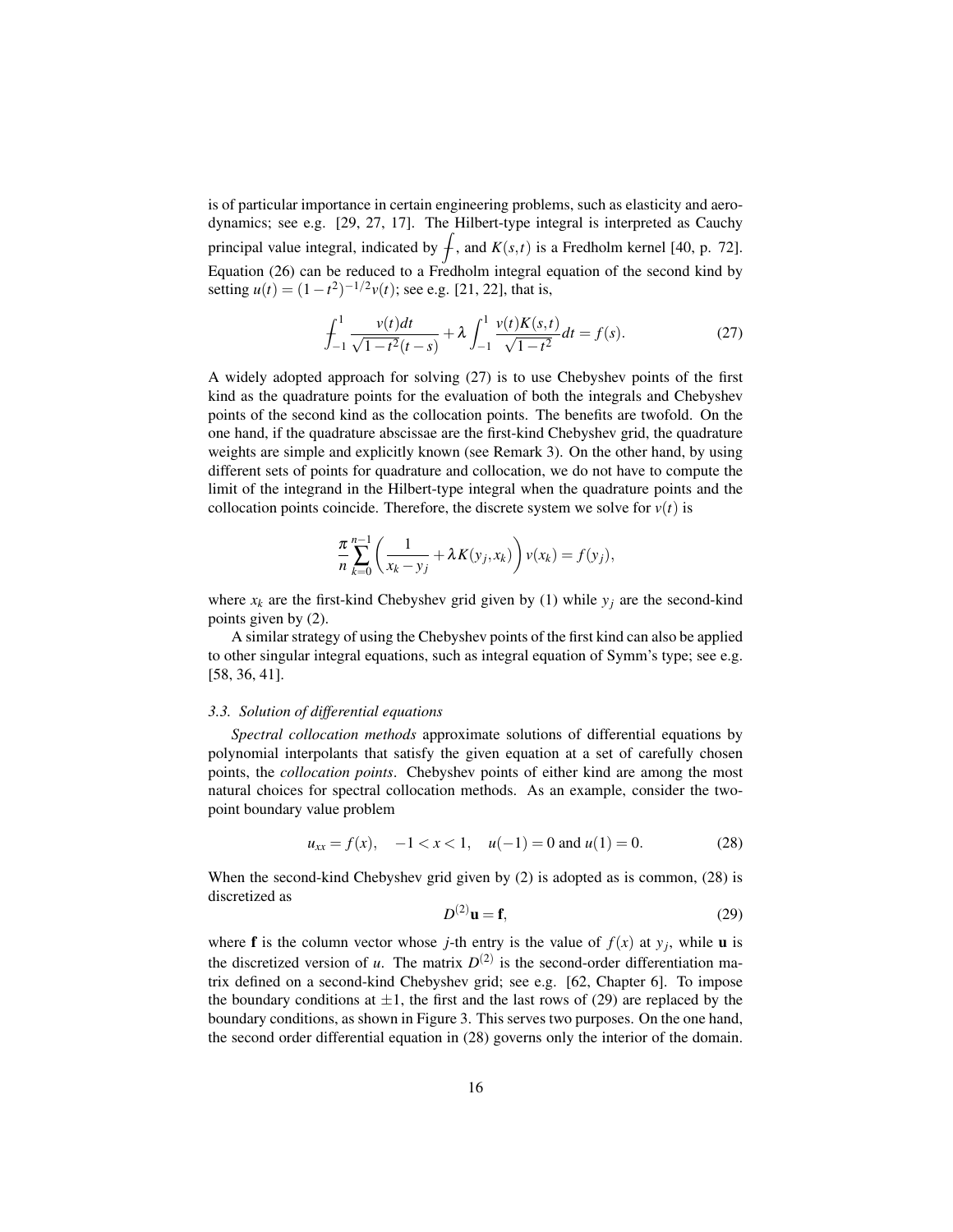

Figure 3: Traditionally, boundary conditions are imposed by row replacement. The top and the bottom rows in grey are replaced by rows corresponding to the boundary conditions.

Therefore the first and the last row which correspond to the boundary points should not be included. On the other hand, the matrix on the left-hand side of (29) is singular and hence needs to be regularized by adding rows with "independent" information. Enforcing the boundary conditions using these kinds of row replacements seem reasonable for such a simple example.

In more general situations, how to decide which rows to remove is not always so obvious. For example, if the boundary condition at 1 is changed to a more complicated boundary condition like  $u(-1)u(1) = c$  or a side condition such as  $\int_{-1}^{1}$  $u(x)dx = c$  with *c* a given constant, the row replacement approach often does not work. To circumvent this, an ingenious method of discretization was suggested by Driscoll and Hale [18], as they observed that a differentiation matrix should be rectangular instead of square and boundary information can be further added. Specifically, an order *d* differentiation matrix should have dimension  $(n - d) \times n$ . This makes good sense as each differentiation reduces the degree of a polynomial interpolant by one and a polynomial interpolant of degree  $(n-1)$  can be uniquely defined by a set of *n* values. For the present example, the second-order rectangular differentiation matrix on the left-hand side of (29) should



Figure 4: In the alternative approach introduced by Driscoll and Hale, boundary conditions are appended to a rectangular differentiation matrix, where the second-order differential operator  $D^{(2)}$  is rectangularized by the barycentric interpolation matrix *P* and the right hand side f is mapped to the same grid too.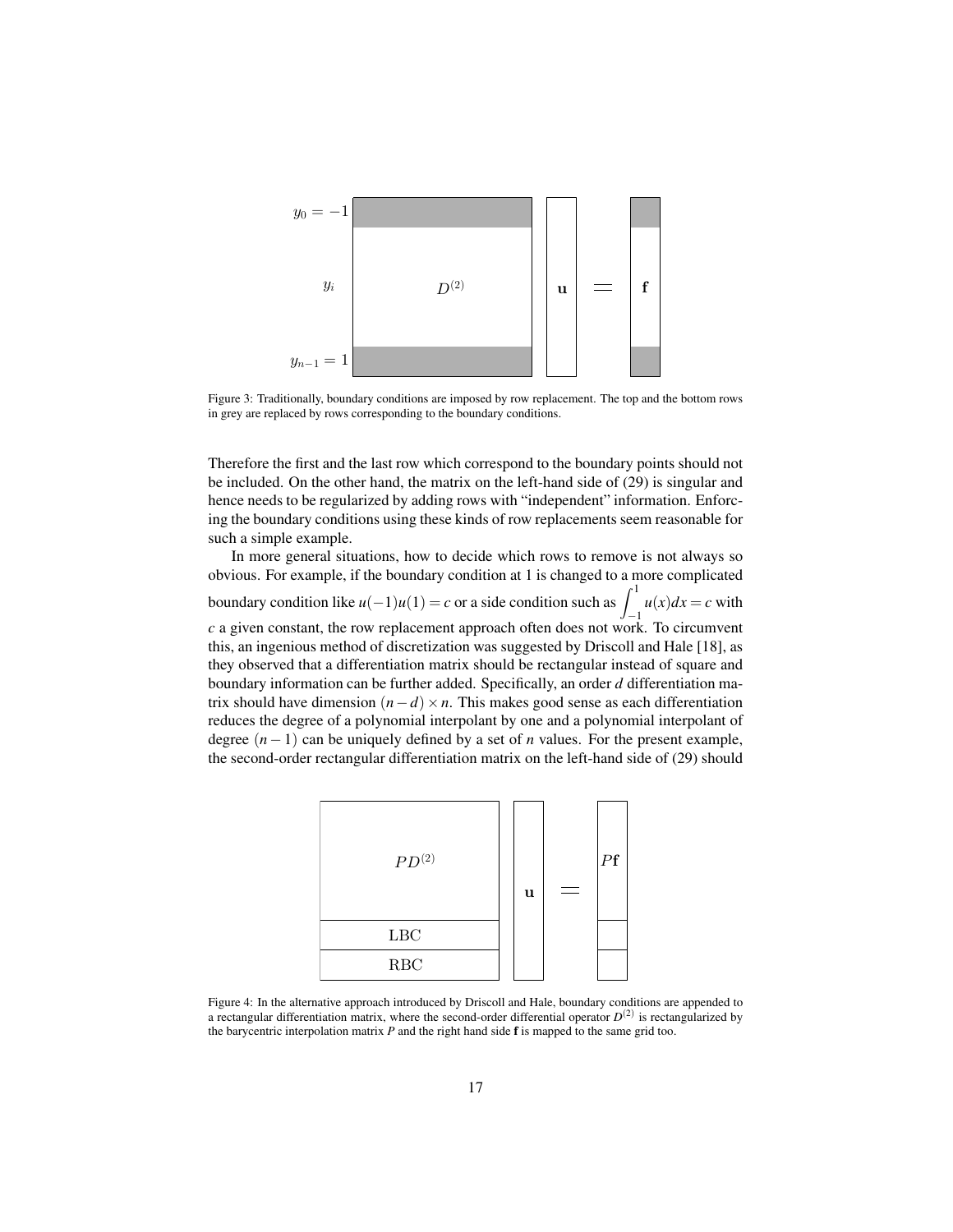map from an *n*-point Chebyshev grid of either kind to an (*n*−2)-point Chebyshev grid of the first kind. Here the choice of the first-kind Chebyshev grid is important, since the collocation grid should not include the boundary points. This rectangular differentiation matrix can be formed by pre-multiplying the standard square differentiation matrix with an  $(n-2) \times n$  barycentric interpolation matrix *P* which maps from an *n*-point grid to an (*n*−2)-point one using barycentric interpolation formulae. Likewise, we map the values of  $f(x)$  on the right hand side to the  $(n-2)$ -point first-kind grid as well, using the same barycentric interpolation matrix or by simply sampling at the  $(n-2)$ -point Chebyshev grid of the first kind. Finally, the system is "squared up" by appending the boundary conditions, as shown in Figure 4.

For details of the rectangular spectral collocation method and the explicit construction of rectangular differentiation matrices, see [18] and [68]. It also worth noting that a similar idea was exploited by Kopriva et al. for the numerical simulation of compressible flows [39, 38] using so-called *staggered grids*.

#### 4. Conclusion

We have reviewed the fundamental properties of the Chebyshev points of the first kind, which show a clear similarity to those of the more widely used Chebyshev points of the second kind. We have also discussed some examples in function approximation and integral and differential equations for which benefits can be gained by using the first-kind Chebyshev points. We hope to have made clear that certain properties of the first-kind Chebyshev points, e.g., exclusion of the boundary points and their interlacing with the second-kind Chebyshev points, can sometimes make them more convenient than their second-kind counterparts.

#### Acknowledgements

This work was supported by the European Research Council under the European Union's Seventh Framework Programme (FP7/2007-2013)/ERC grant agreement 291068. The views expressed in this article are not those of the ERC or the European Commission, and the European Union is not liable for any use that may be made of the information contained here. The author is grateful to Nick Trefethen and Anthony Austin for their encouragement and insightful comments. The author also thank the anonymous referees, whose comments and suggestions led him to greatly improve the manuscript.

#### References

- [1] R. Baltensperger, J.P. Berrut, The errors in calculating the pseudospectral differentiation matrices for Cebyšev-Gauss-Lobatto points, Comput. Math. Appl. 37 (1999) 41–48.
- [2] Z. Battles, L.N. Trefethen, An extension of MATLAB to continuous functions and operators, SIAM J. Sci. Comput. 25 (2004) 1743–1770.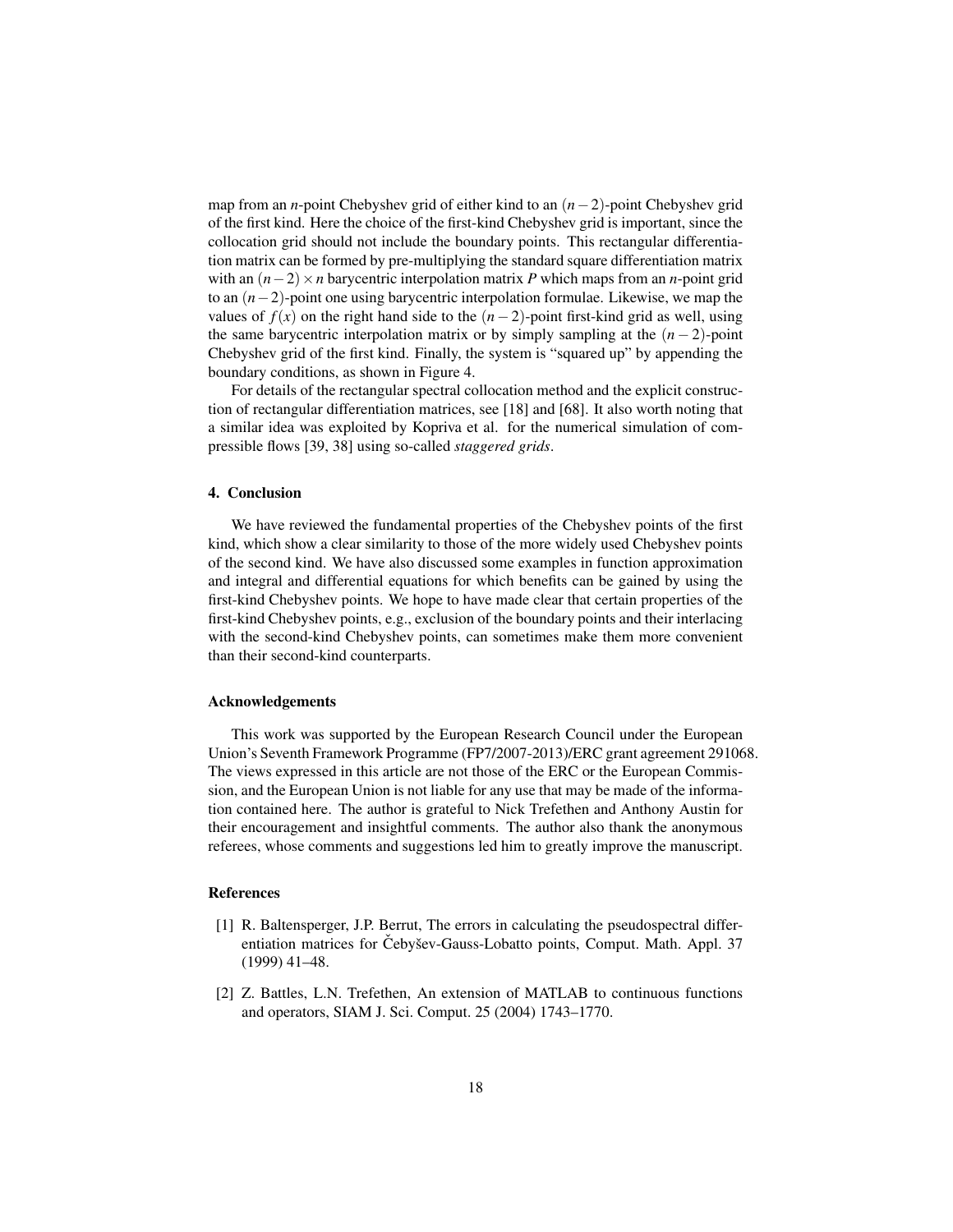- [3] S. Bernstein, Sur l'ordre de la meilleure approximation des fonctions continues par des polynomes de degré donné, Mém. Acad. R. Belg. (1912) 1-104.
- [4] J.P. Berrut, L.N. Trefethen, Barycentric Lagrange interpolation, SIAM Rev. 46 (2004) 501–517.
- [5] J.P. Boyd, The optimization of convergence for Chebyshev polynomial methods in an unbounded domain, J. Comput. Phys. 45 (1982) 43–79.
- [6] J.P. Boyd, Chebyshev and Fourier Spectral Methods, Dover Publications, Inc., Mineola, NY, second edition, 2001.
- [7] K.S. Breuer, R.M. Everson, On the errors incurred calculating derivatives using Chebyshev polynomials, J. Comput. Phys. 99 (1992) 56–67.
- [8] L. Brutman, On the Lebesgue function for polynomial interpolation, SIAM J. Numer. Anal. 15 (1978) 694–704.
- [9] L. Brutman, Lebesgue functions for polynomial interpolation—a survey, Ann. Numer. Math. 4 (1997) 111–127.
- [10] C. Canuto, M.Y. Hussaini, A. Quarteroni, T.A. Zang, Spectral Methods: Fundamentals in Single Domains, Springer-Verlag, Berlin, 2006.
- [11] P. Chebyshev, Théorie des mécanismes connus sous le nom de parallélogrammes, Mém. Acad. Sc. St. Pétersbourg 7 (1853) 539-568.
- [12] P. Chebyshev, Sur les questions de minima qui se rattachent a la représentation approximative des fonctions, Mém. Acad. Sc. St. Pétersbourg 7 (1859) 199–291.
- [13] E.W. Cheney, Introduction to Approximation Theory, AMS Chelsea Publishing, Providence, RI, 1998.
- [14] C.W. Clenshaw, A.R. Curtis, A method for numerical integration on an automatic computer, Numer. Math. 2 (1960) 197–205.
- [15] P.J. Davis, P. Rabinowitz, Methods of Numerical Integration, Dover Publications, Inc., Mineola, NY, 2007.
- [16] W.S. Don, A. Solomonoff, Accuracy and speed in computing the Chebyshev collocation derivative, SIAM J. Sci. Comput. 16 (1995) 1253–1268.
- [17] M.A. Driscoll, R.P. Srivastav, Rational function approximations in the numerical solution of Cauchy-type singular integral equations, Comput. Math. Appl. 11 (1985) 949–965.
- [18] T.A. Driscoll, N. Hale, Rectangular spectral collocation, IMA Journal of Numerical Analysis (2015) DOI: http://dx.doi.org/10.1093/imanum/dru062.
- [19] T.A. Driscoll, N. Hale, L.N. Trefethen, Chebfun Guide, Pafnuty Publications, Oxford, 2014.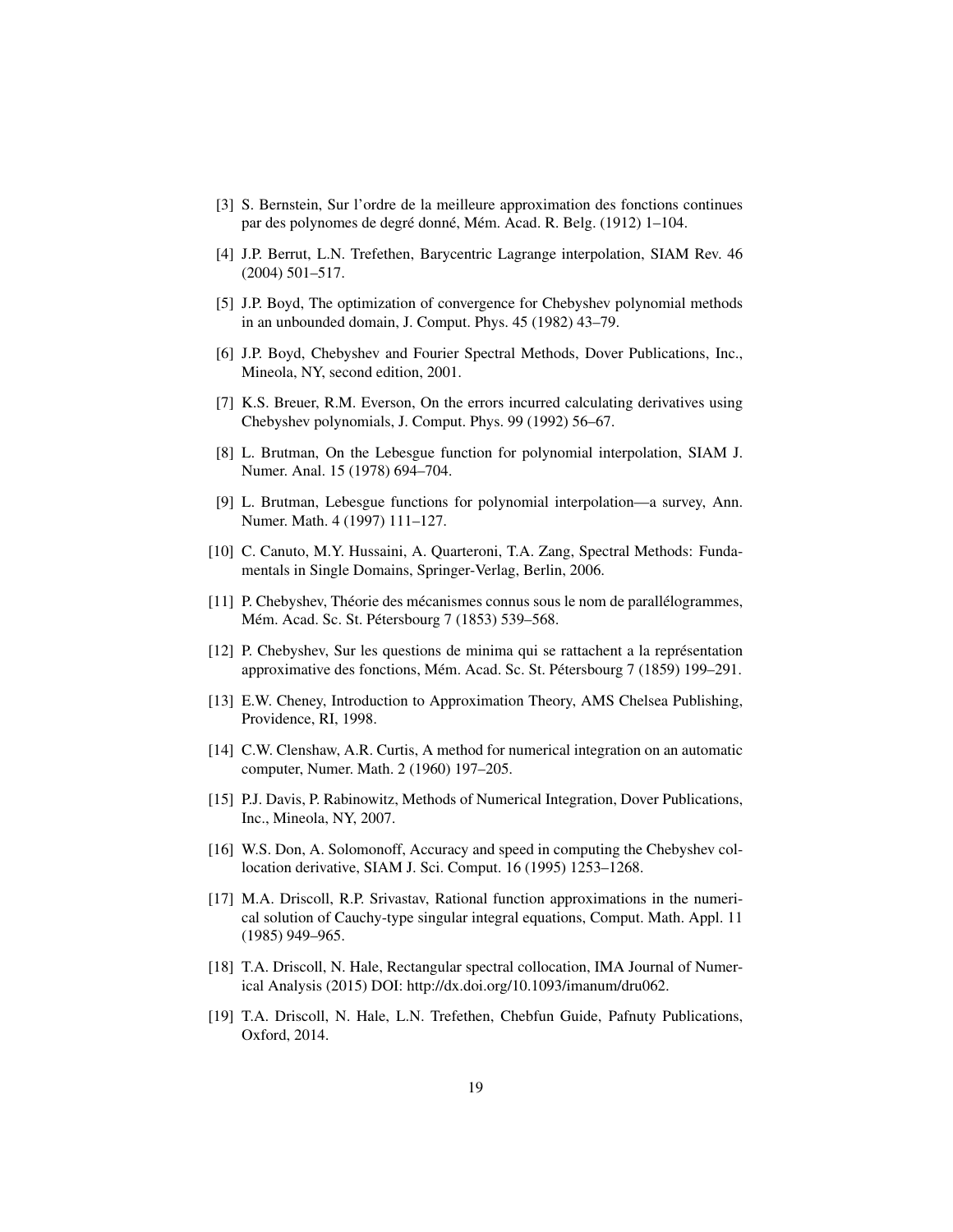- [20] H. Ehlich, K. Zeller, Auswertung der Normen von Interpolationsoperatoren, Math. Ann. 164 (1966) 105–112.
- [21] F. Erdogan, G.D. Gupta, On the numerical solution of singular integral equations, Quart. Appl. Math. 29 (1972) 525–534.
- [22] F. Erdogan, G.D. Gupta, T.S. Cook, Numerical solution of singular integral equations, in: Mechanics of Fracture, Vol. 1, Noordhoff, Leiden, 1973, pp. 368–425.
- [23] P. Erdős, Problems and results on the theory of interpolation. II, Acta Math. Acad. Sci. Hungar. 12 (1961) 235–244.
- [24] L. Fejér, Über Interpolation, Nachr. Gesell. Wiss. Göttingen Math. Phys. Kl. (1916) 66–91.
- [25] B. Fornberg, A Practical Guide to Pseudospectral Methods, Cambridge University Press, Cambridge, 1996.
- [26] L. Fox, I.B. Parker, Chebyshev Polynomials in Numerical Analysis, Oxford University Press, London-New York-Toronto, 1968.
- [27] J.A. Fromme, M.A. Golberg, Numerical solution of a class of integral equations arising in two-dimensional aerodynamics, in: Solution Methods for Integral Equations, Plenum, New York-London, 1979, pp. 109–146.
- [28] W. Gautschi, Numerical Analysis. An Introduction, Birkhäuser Boston, Inc., Boston, MA, 1997.
- [29] G.M.L. Gladwell, A.H. England, Orthogonal polynomial solutions to some mixed boundary-value problems in elasticity theory, Quart. J. Mech. Appl. Math. 30 (1977) 175–185.
- [30] D. Gottlieb, M.Y. Hussaini, S.A. Orszag, Theory and applications of spectral methods, in: Spectral Methods for Partial Differential Equations (Hampton, Va., 1982), SIAM, Philadelphia, PA, 1984, pp. 1–54.
- [31] C.E. Grosch, S.A. Orszag, Numerical solution of problems in unbounded regions: coordinate transforms, J. Comput. Phys. 25 (1977) 273–295.
- [32] R. Günttner, Evaluation of Lebesgue constants, SIAM J. Numer. Anal. 17 (1980) 512–520.
- [33] J.G. Hayes (Ed.), Numerical Approximation to Functions and Data, The Athlone Press, London, 1970.
- [34] P. Henrici, Essentials of Numerical Analysis with Pocket Calculator Demonstrations, John Wiley & Sons, Inc., New York, 1982.
- [35] J.S. Hesthaven, S. Gottlieb, D. Gottlieb, Spectral Methods for Time-Dependent Problems, Cambridge University Press, Cambridge, 2007.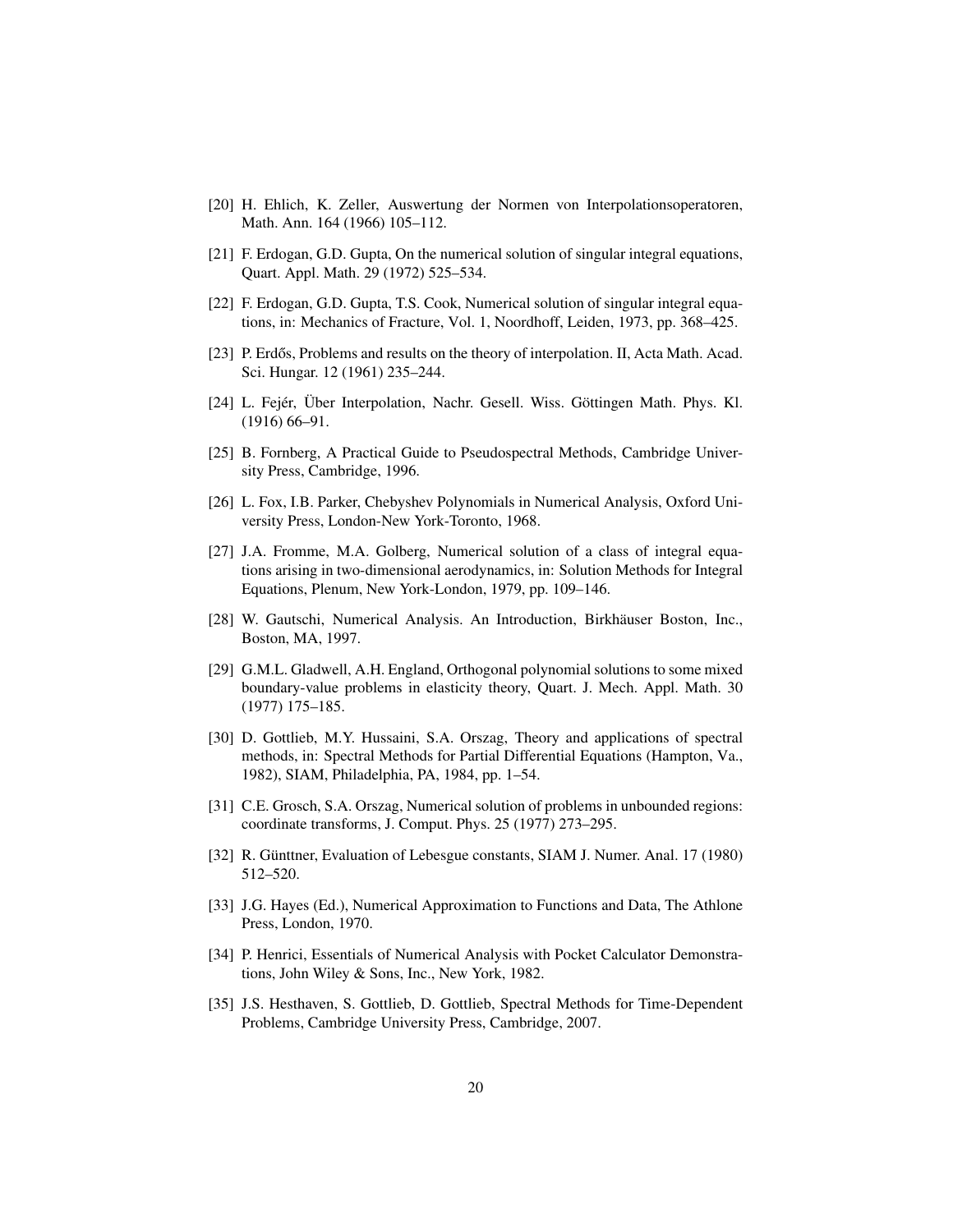- [36] D.M. Hough, J. Levesley, S.N. Chandler-Wilde, Numerical conformal mapping via Chebyshev weighted solutions of Symm's integral equation, J. Comput. Appl. Math. 46 (1993) 29–48.
- [37] D.B. Hunter, G. Nikolov, Gaussian quadrature of Chebyshev polynomials, J. Comput. Appl. Math. 94 (1998) 123–131.
- [38] D.A. Kopriva, A staggered-grid multidomain spectral method for the compressible Navier-Stokes equations, J. Comput. Phys. 143 (1998) 125–158.
- [39] D.A. Kopriva, J.H. Kolias, A conservative staggered-grid Chebyshev multidomain method for compressible flows, J. Comput. Phys. 125 (1996) 244–261.
- [40] R. Kress, Linear Integral Equations, volume 82 of *Applied Mathematical Sciences*, Springer, New York, third edition, 2014.
- [41] J. Levesley, D.M. Hough, S.N. Chandler-Wilde, A Chebyshev collocation method for solving Symm's integral equation for conformal mapping: a partial error analysis, IMA J. Numer. Anal. 14 (1994) 57–79.
- [42] G.G. Lorentz, Approximation of Functions, Chelsea Publishing Co., New York, second edition, 1986.
- [43] J. Makhoul, A fast cosine transform in one and two dimensions, IEEE Trans. Acoust. Speech Signal Process. 28 (1980) 27–34.
- [44] J.C. Mason, D.C. Handscomb, Chebyshev Polynomials, Chapman & Hall/CRC, Boca Raton, FL, 2003.
- [45] J.H. McCabe, G.M. Phillips, On a certain class of Lebesgue constants, BIT 13 (1973) 434–442.
- [46] J. Oliver, The numerical solution of linear recurrence relations, Numer. Math. 11 (1968) 349–360.
- [47] R. Pachón, R.B. Platte, L.N. Trefethen, Piecewise-smooth chebfuns, IMA J. Numer. Anal. 30 (2010) 898–916.
- [48] R. Peyret, Spectral Methods for Incompressible Viscous Flow, Springer-Verlag, New York, 2002.
- [49] R. Piessens, M. Branders, The evaluation and application of some modified moments, BIT 13 (1973) 443–450.
- [50] M.J.D. Powell, Approximation Theory and Methods, Cambridge University Press, Cambridge-New York, 1981.
- [51] E.D. Rainville, Special Functions, The Macmillan Company, New York, 1960.
- [52] M. Riesz, Über einen Satz des Herrn Serge Bernstein, Acta Math. 40 (1916) 337– 347.